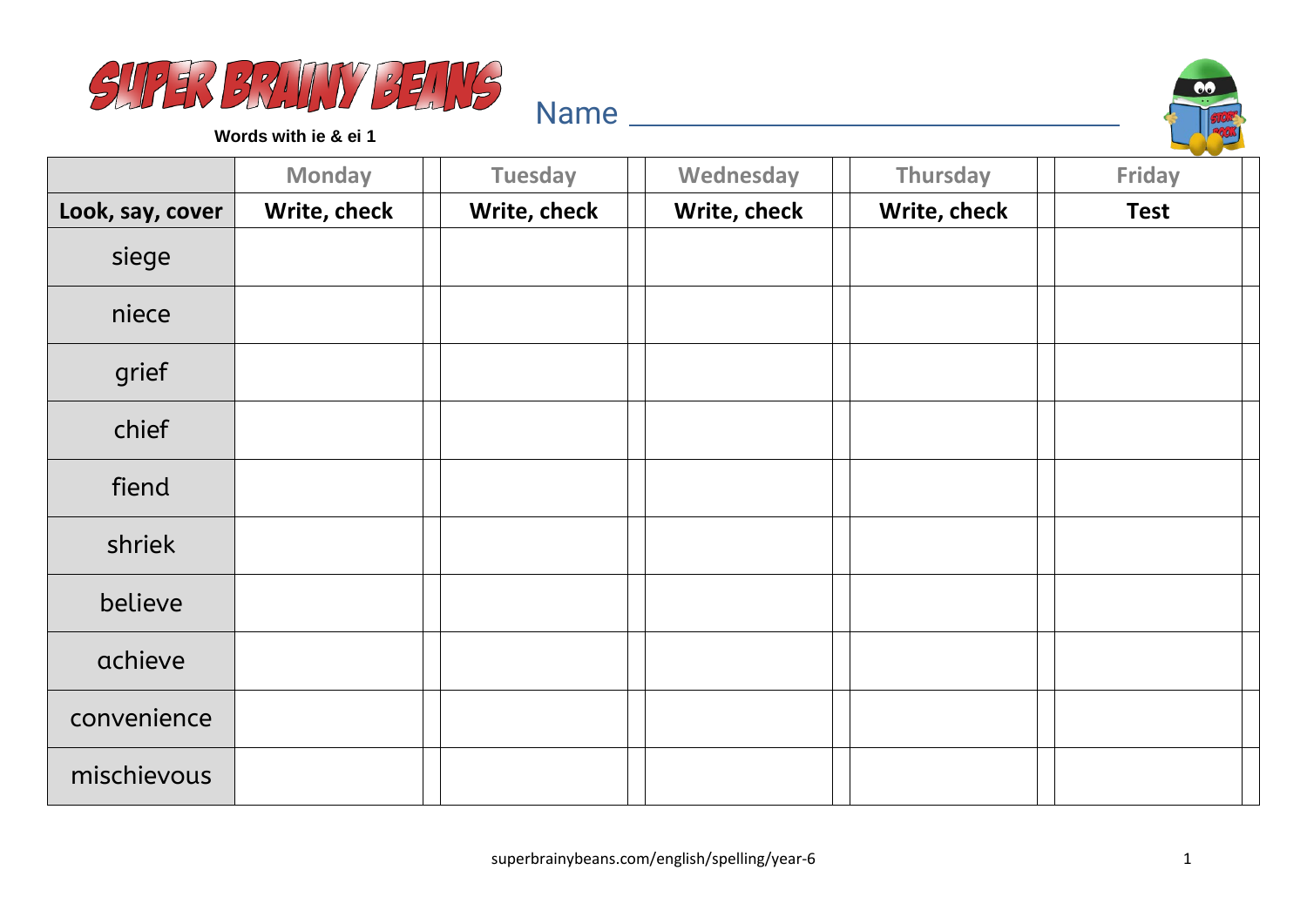



**Words with ie & ei 2**

|                  | <b>Monday</b> | <b>Tuesday</b> | Wednesday    | Thursday     | $\sim$<br><b>Friday</b> |
|------------------|---------------|----------------|--------------|--------------|-------------------------|
| Look, say, cover | Write, check  | Write, check   | Write, check | Write, check | <b>Test</b>             |
| deceive          |               |                |              |              |                         |
| conceive         |               |                |              |              |                         |
| receive          |               |                |              |              |                         |
| perceive         |               |                |              |              |                         |
| ceiling          |               |                |              |              |                         |
| receipt          |               |                |              |              |                         |
| protein          |               |                |              |              |                         |
| caffeine         |               |                |              |              |                         |
| seize            |               |                |              |              |                         |
| neither          |               |                |              |              |                         |

Name and the set of the set of the set of the set of the set of the set of the set of the set of the set of the set of the set of the set of the set of the set of the set of the set of the set of the set of the set of the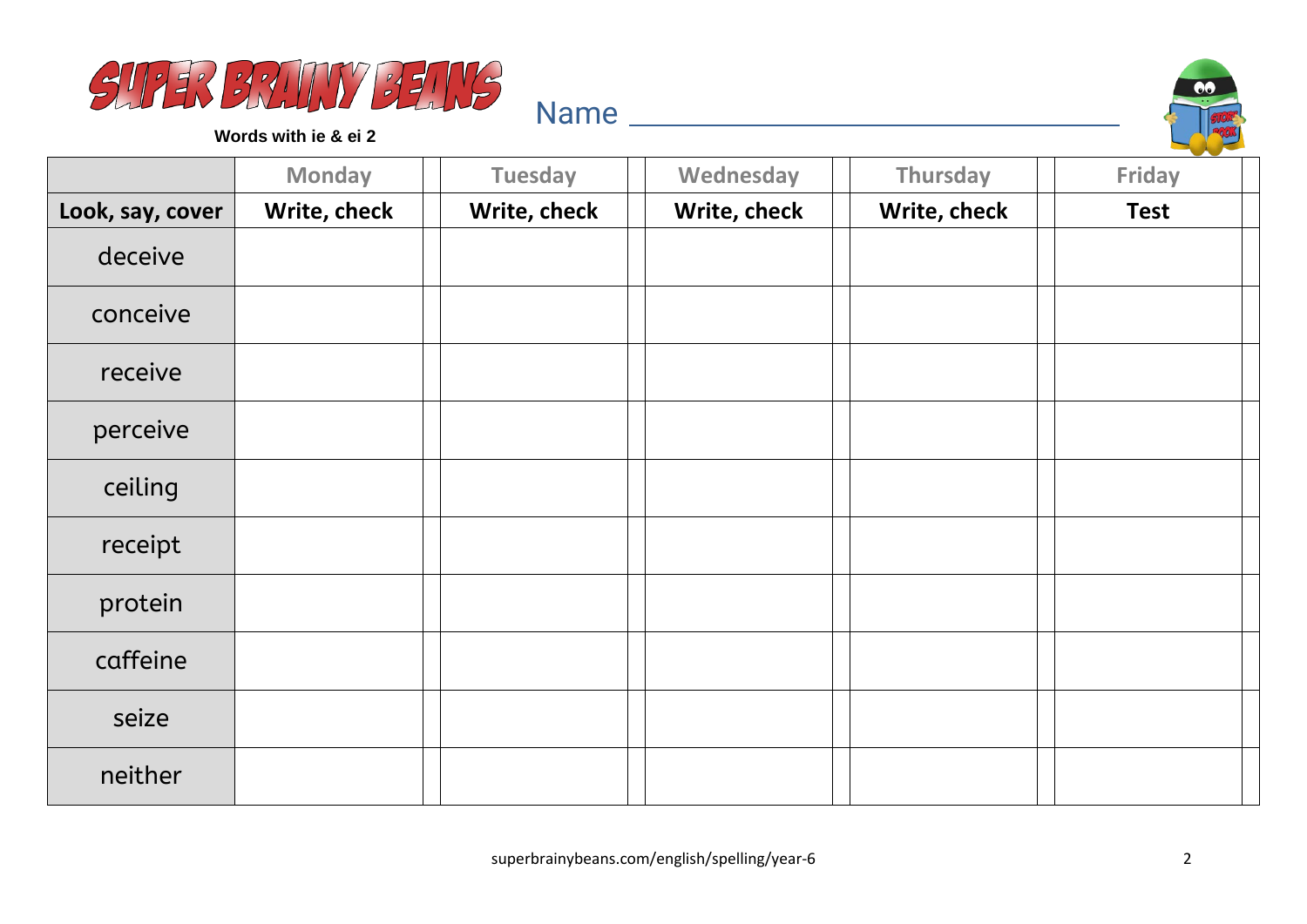



**Words with ce**

|                  | <b>Monday</b> | <b>Tuesday</b> | Wednesday    | Thursday     | Friday      |
|------------------|---------------|----------------|--------------|--------------|-------------|
| Look, say, cover | Write, check  | Write, check   | Write, check | Write, check | <b>Test</b> |
| cemetery         |               |                |              |              |             |
| certificate      |               |                |              |              |             |
| celebrate        |               |                |              |              |             |
| necessary        |               |                |              |              |             |
| deceased         |               |                |              |              |             |
| December         |               |                |              |              |             |
| sacrifice        |               |                |              |              |             |
| hindrance        |               |                |              |              |             |
| nuisance         |               |                |              |              |             |
| prejudice        |               |                |              |              |             |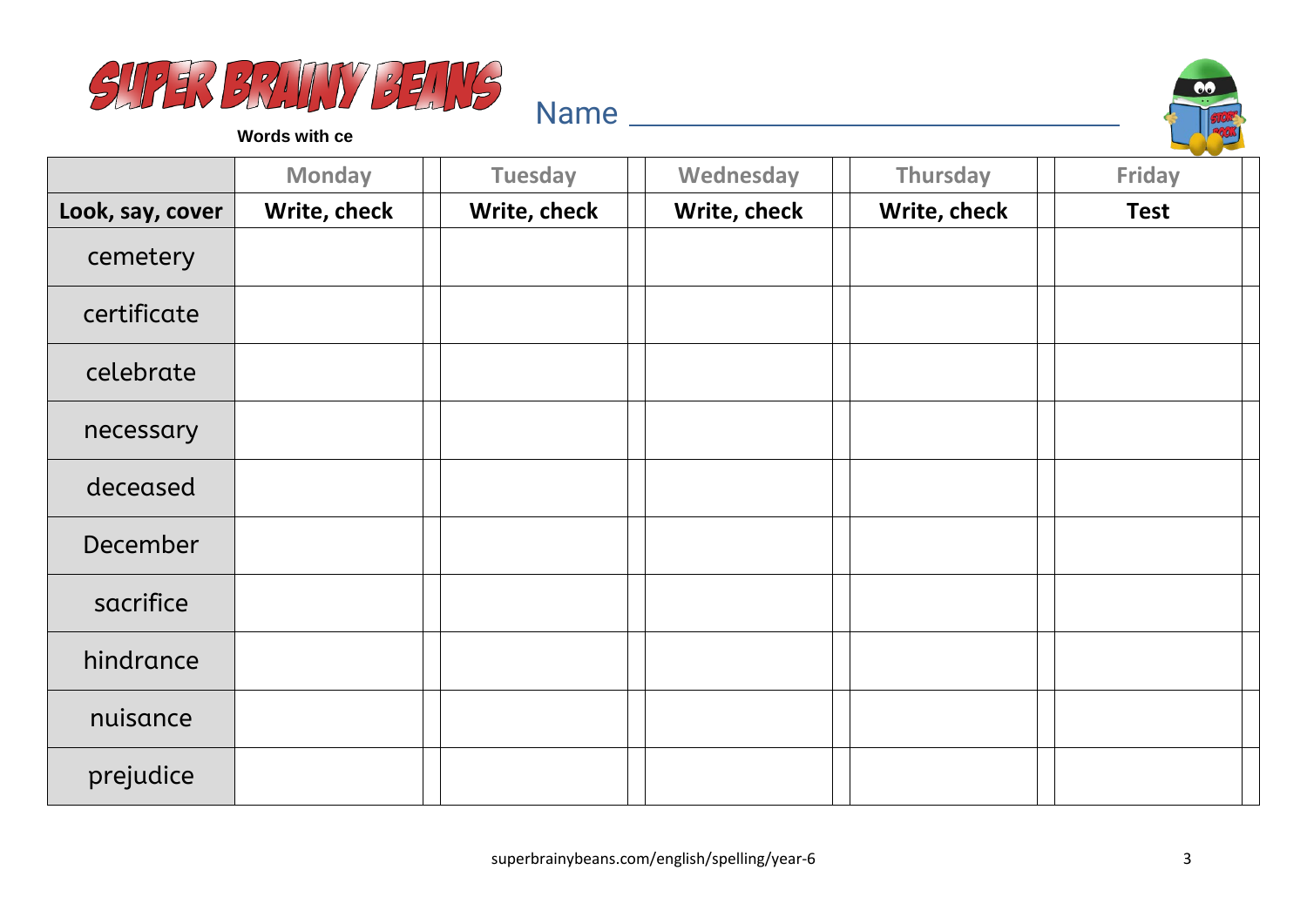



**Words that are nouns & verbs 1**

|                  | <b>Monday</b> | <b>Tuesday</b> | Wednesday    | Thursday     | Friday      |
|------------------|---------------|----------------|--------------|--------------|-------------|
| Look, say, cover | Write, check  | Write, check   | Write, check | Write, check | <b>Test</b> |
| challenge        |               |                |              |              |             |
| protest          |               |                |              |              |             |
| broadcast        |               |                |              |              |             |
| benefit          |               |                |              |              |             |
| charge           |               |                |              |              |             |
| function         |               |                |              |              |             |
| influence        |               |                |              |              |             |
| interest         |               |                |              |              |             |
| object           |               |                |              |              |             |
| damage           |               |                |              |              |             |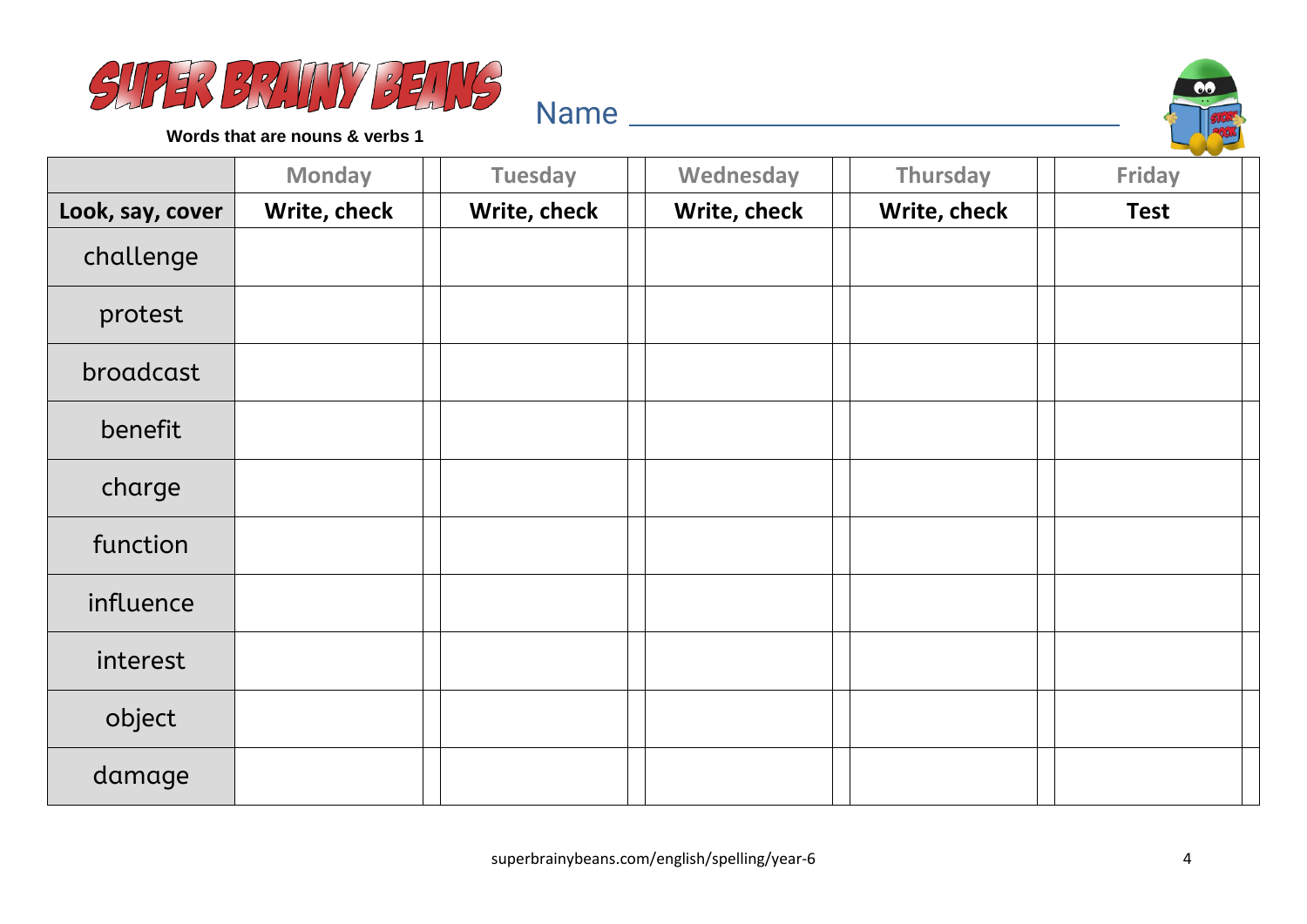



**Words that are nouns & verbs 2**

|                  | <b>Monday</b> | <b>Tuesday</b> | Wednesday    | Thursday     | Friday      |
|------------------|---------------|----------------|--------------|--------------|-------------|
| Look, say, cover | Write, check  | Write, check   | Write, check | Write, check | <b>Test</b> |
| produce          |               |                |              |              |             |
| present          |               |                |              |              |             |
| reason           |               |                |              |              |             |
| silence          |               |                |              |              |             |
| support          |               |                |              |              |             |
| transport        |               |                |              |              |             |
| surprise         |               |                |              |              |             |
| scratch          |               |                |              |              |             |
| freeze           |               |                |              |              |             |
| balance          |               |                |              |              |             |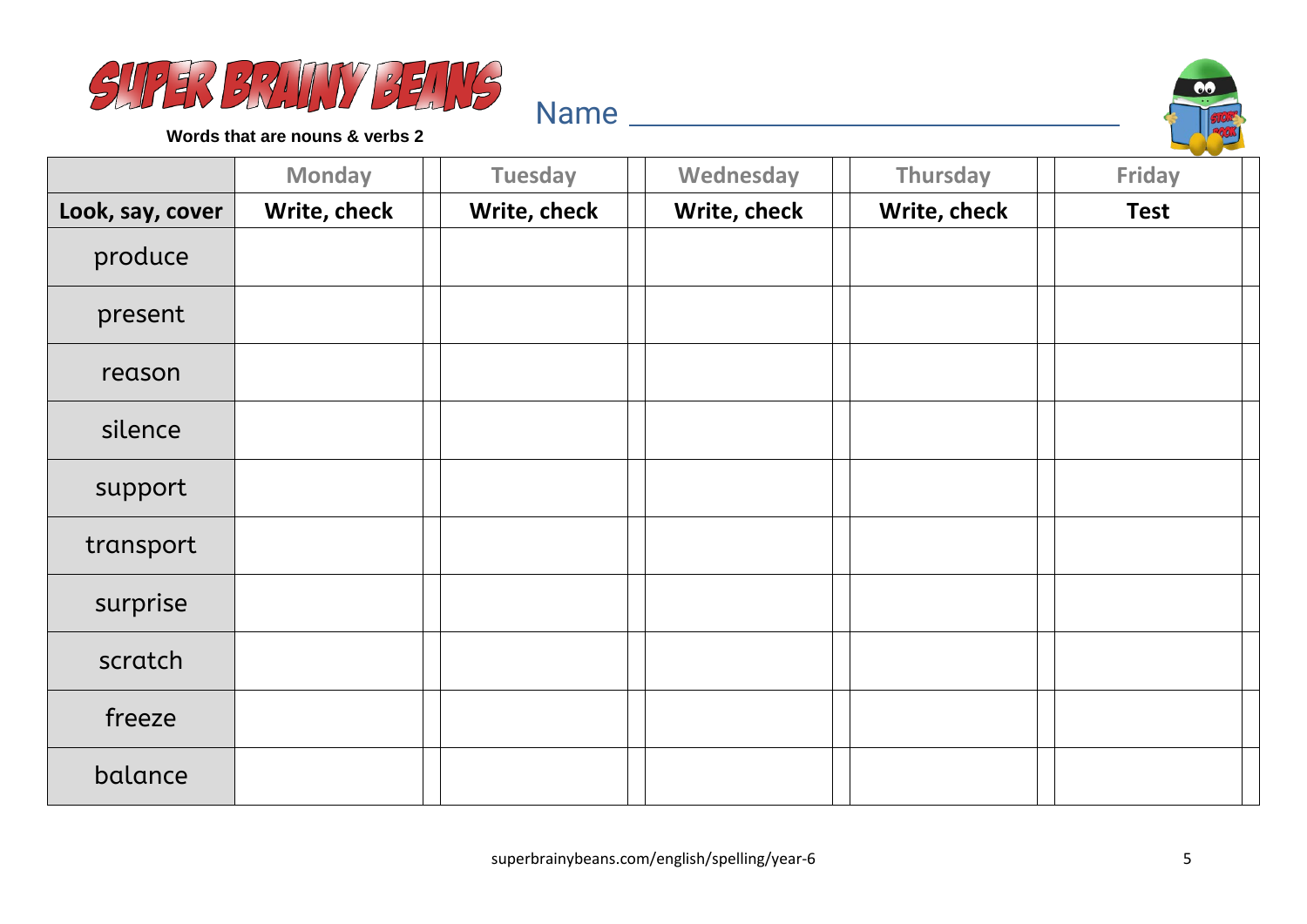



**Words with ou & ow**

|                  | <b>Monday</b> | <b>Tuesday</b> | Wednesday    | Thursday     | $\sim$<br><b>Friday</b> |
|------------------|---------------|----------------|--------------|--------------|-------------------------|
| Look, say, cover | Write, check  | Write, check   | Write, check | Write, check | <b>Test</b>             |
| shoulder         |               |                |              |              |                         |
| smoulder         |               |                |              |              |                         |
| mould            |               |                |              |              |                         |
| poultry          |               |                |              |              |                         |
| soul             |               |                |              |              |                         |
| shallow          |               |                |              |              |                         |
| window           |               |                |              |              |                         |
| blown            |               |                |              |              |                         |
| known            |               |                |              |              |                         |
| thrown           |               |                |              |              |                         |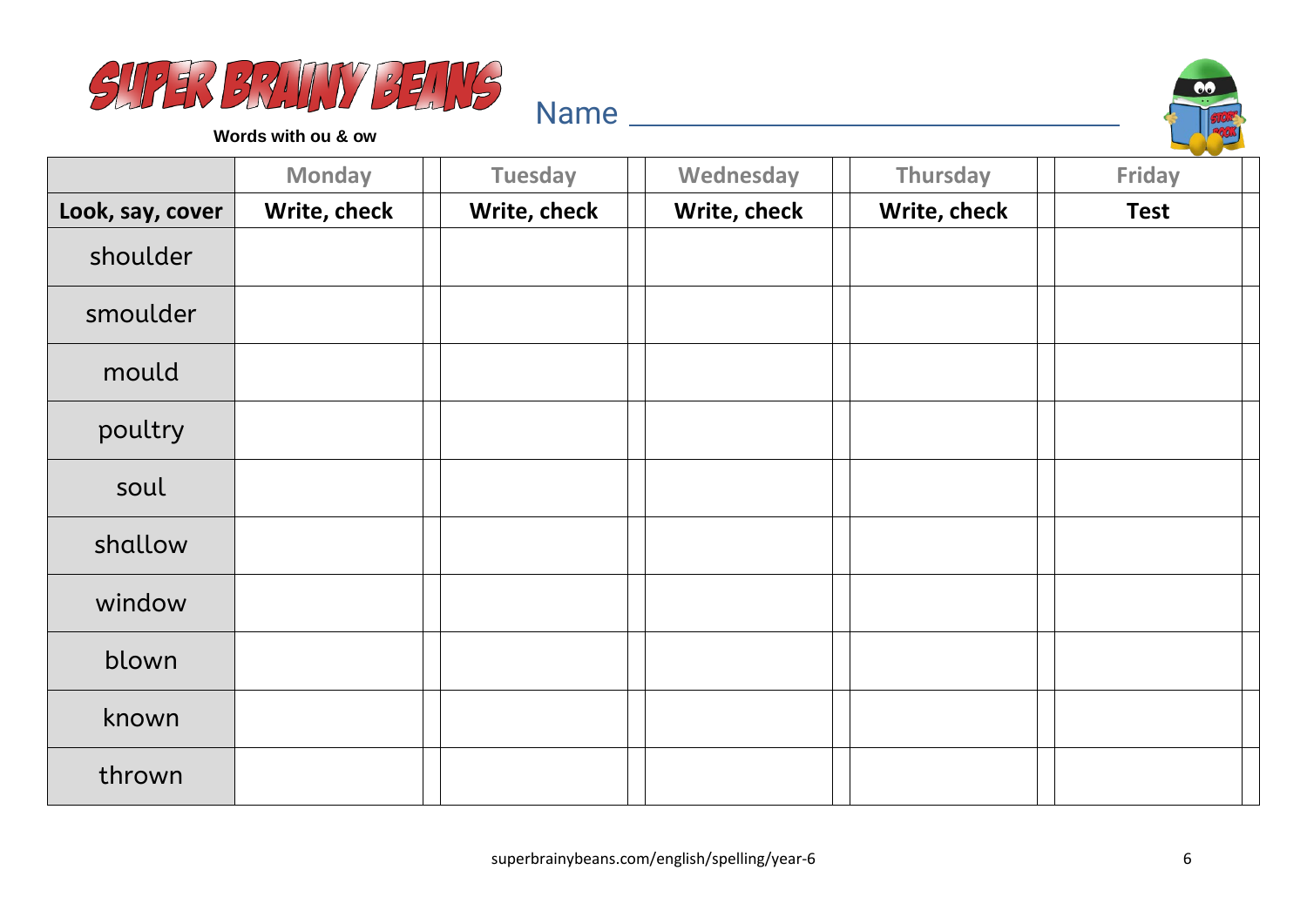



**Words ending with ible**

|                  | <b>Monday</b> | <b>Tuesday</b> | Wednesday    | Thursday     | Friday      |
|------------------|---------------|----------------|--------------|--------------|-------------|
| Look, say, cover | Write, check  | Write, check   | Write, check | Write, check | <b>Test</b> |
| possible         |               |                |              |              |             |
| horrible         |               |                |              |              |             |
| terrible         |               |                |              |              |             |
| visible          |               |                |              |              |             |
| incredible       |               |                |              |              |             |
| sensible         |               |                |              |              |             |
| forcible         |               |                |              |              |             |
| legible          |               |                |              |              |             |
| responsible      |               |                |              |              |             |
| reversible       |               |                |              |              |             |

Name and the second state of the second state of the second state  $\sim$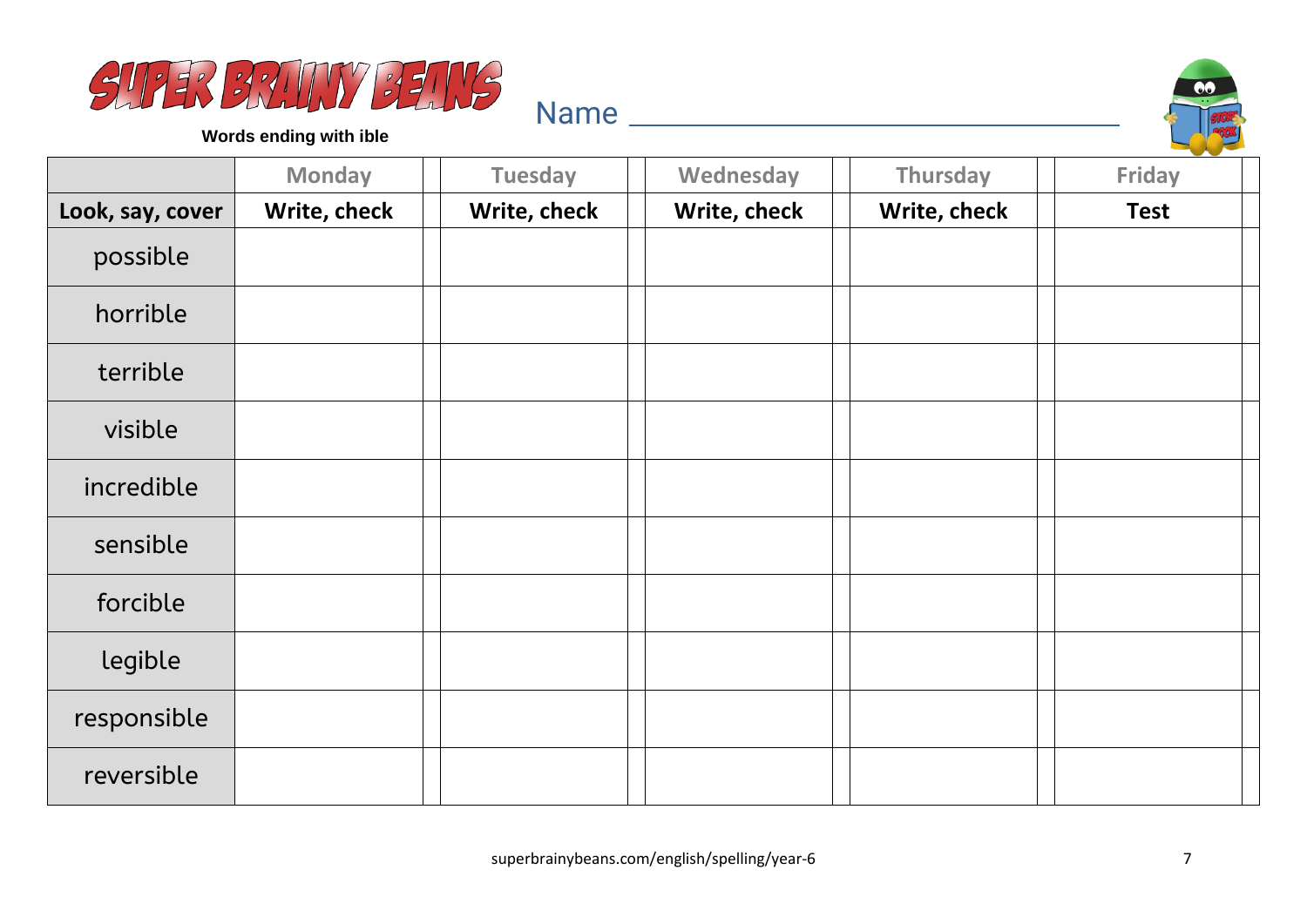



**Words ending with ibly**

|                  | <b>Monday</b> | <b>Tuesday</b> | Wednesday    | Thursday     | <b>Friday</b> |
|------------------|---------------|----------------|--------------|--------------|---------------|
| Look, say, cover | Write, check  | Write, check   | Write, check | Write, check | <b>Test</b>   |
| possibly         |               |                |              |              |               |
| horribly         |               |                |              |              |               |
| terribly         |               |                |              |              |               |
| visibly          |               |                |              |              |               |
| incredibly       |               |                |              |              |               |
| sensibly         |               |                |              |              |               |
| forcibly         |               |                |              |              |               |
| legibly          |               |                |              |              |               |
| responsibly      |               |                |              |              |               |
| reversibly       |               |                |              |              |               |

Name and the second state of the second state of the second state  $\sim$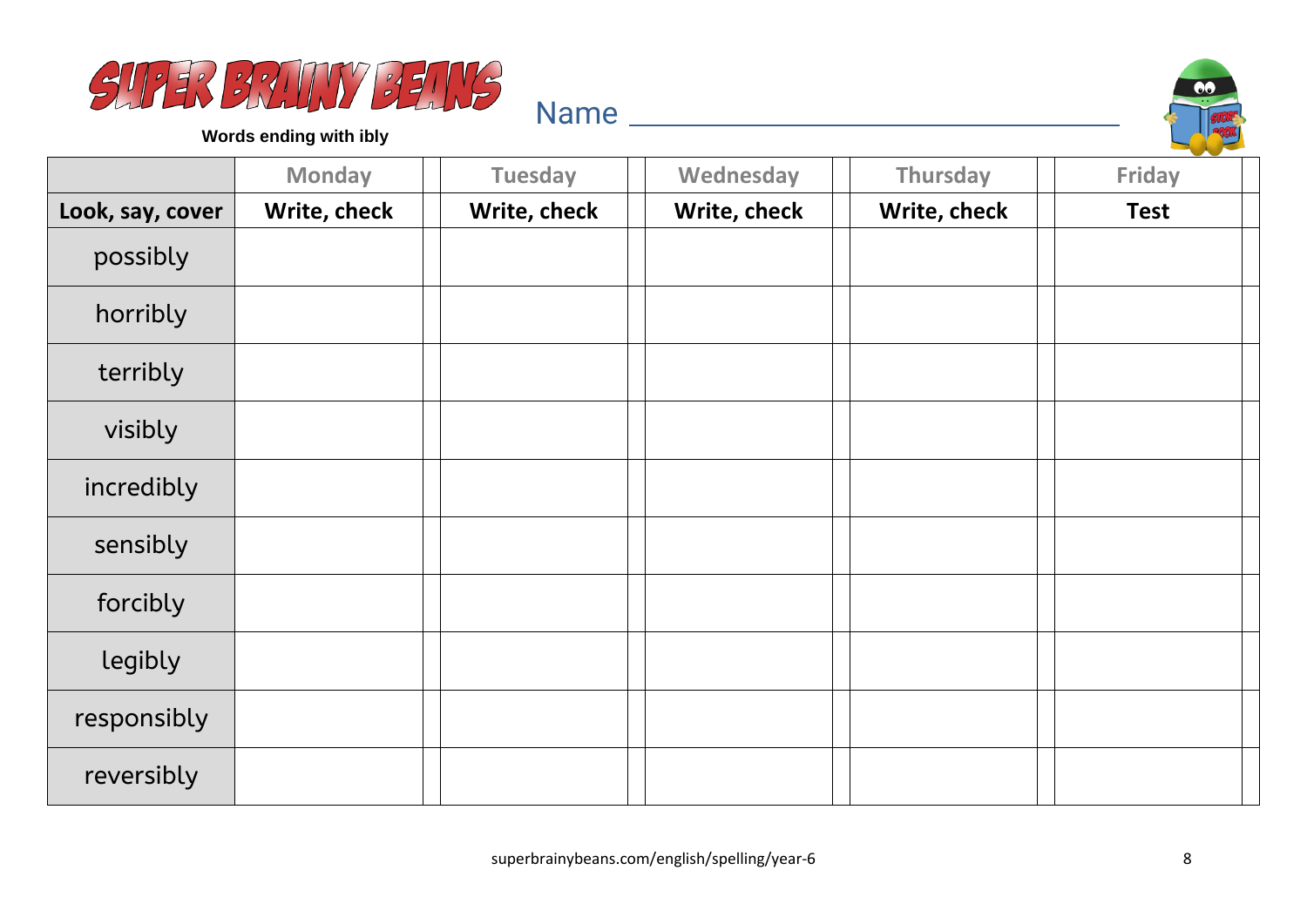



**Words ending with able 1**

|                  | <b>Monday</b> | <b>Tuesday</b> | Wednesday    | Thursday     | <b>Friday</b> |
|------------------|---------------|----------------|--------------|--------------|---------------|
| Look, say, cover | Write, check  | Write, check   | Write, check | Write, check | <b>Test</b>   |
| applicable       |               |                |              |              |               |
| tolerable        |               |                |              |              |               |
| operable         |               |                |              |              |               |
| considerable     |               |                |              |              |               |
| dependable       |               |                |              |              |               |
| comfortable      |               |                |              |              |               |
| reasonable       |               |                |              |              |               |
| perishable       |               |                |              |              |               |
| breakable        |               |                |              |              |               |
| fashionable      |               |                |              |              |               |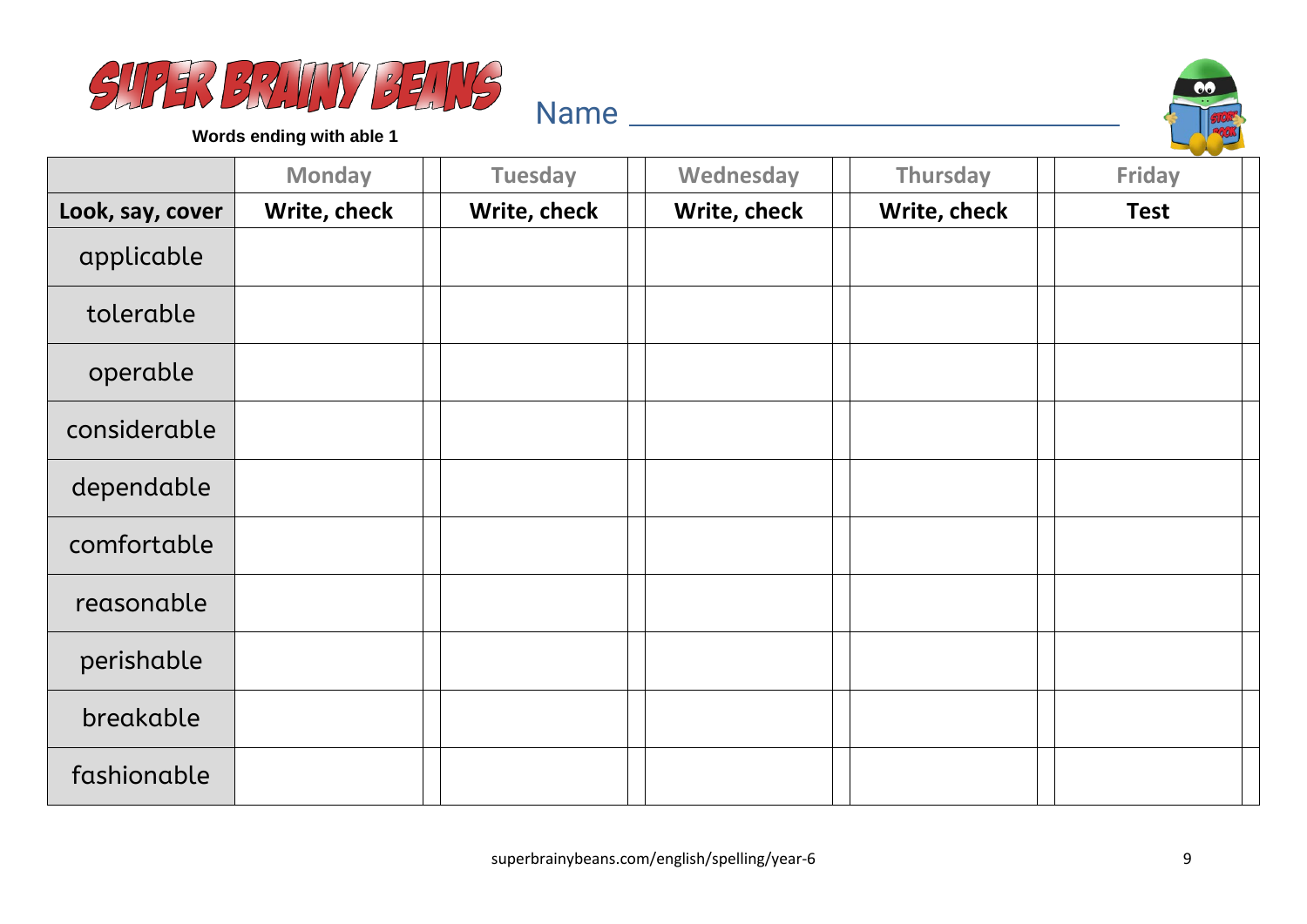



**Words ending with able 2**

|                  | <b>Monday</b> | <b>Tuesday</b> | Wednesday    | Thursday     | <b>Friday</b> |
|------------------|---------------|----------------|--------------|--------------|---------------|
| Look, say, cover | Write, check  | Write, check   | Write, check | Write, check | <b>Test</b>   |
| adorable         |               |                |              |              |               |
| valuable         |               |                |              |              |               |
| advisable        |               |                |              |              |               |
| believable       |               |                |              |              |               |
| desirable        |               |                |              |              |               |
| excitable        |               |                |              |              |               |
| knowledgeable    |               |                |              |              |               |
| likeable         |               |                |              |              |               |
| changeable       |               |                |              |              |               |
| noticeable       |               |                |              |              |               |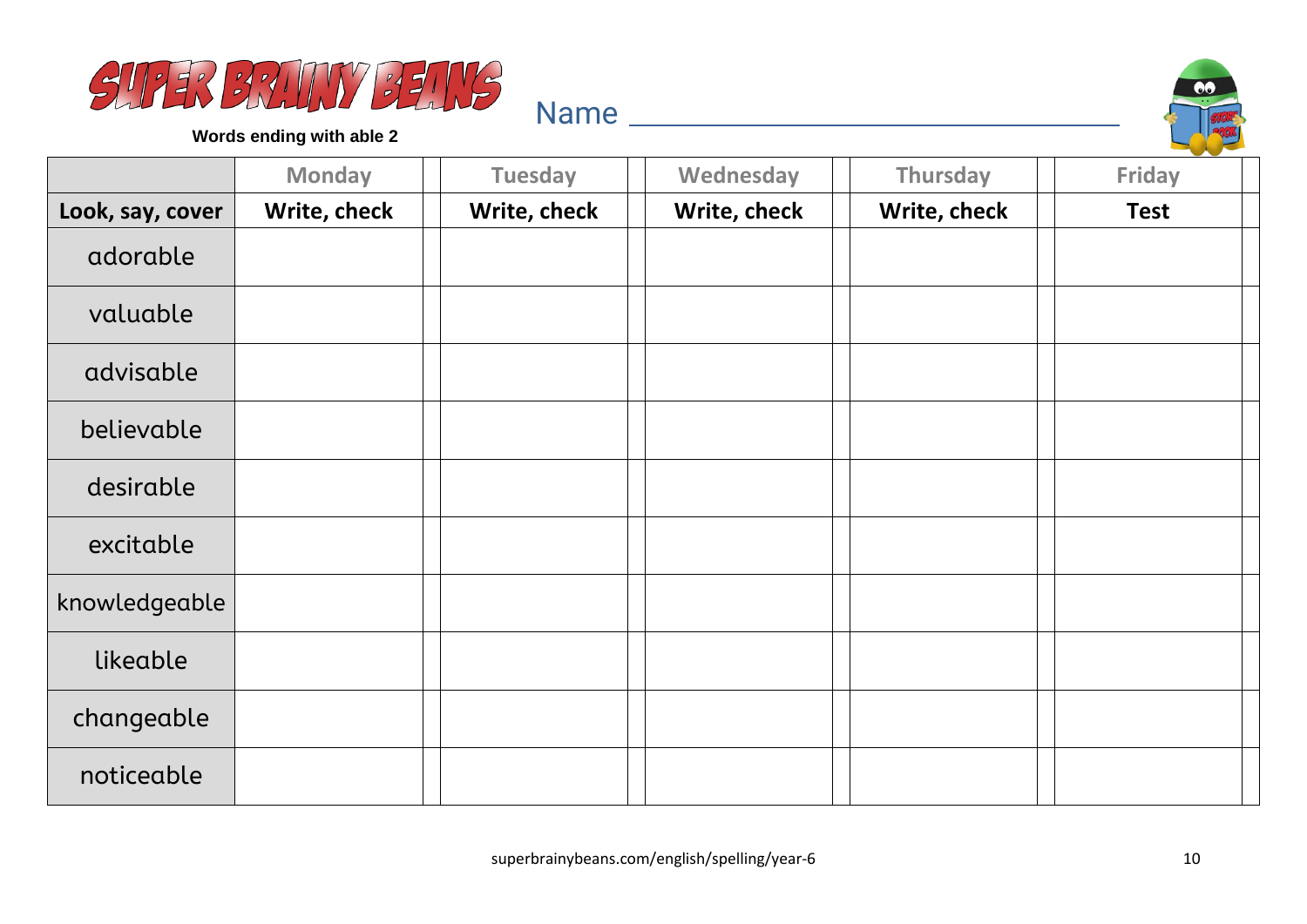



**Words ending with ably**

|                  | <b>Monday</b> | <b>Tuesday</b> | Wednesday    | Thursday     | <b>Friday</b> |
|------------------|---------------|----------------|--------------|--------------|---------------|
| Look, say, cover | Write, check  | Write, check   | Write, check | Write, check | <b>Test</b>   |
| adorably         |               |                |              |              |               |
| valuably         |               |                |              |              |               |
| believably       |               |                |              |              |               |
| considerably     |               |                |              |              |               |
| tolerably        |               |                |              |              |               |
| changeably       |               |                |              |              |               |
| noticeably       |               |                |              |              |               |
| dependably       |               |                |              |              |               |
| comfortably      |               |                |              |              |               |
| reasonably       |               |                |              |              |               |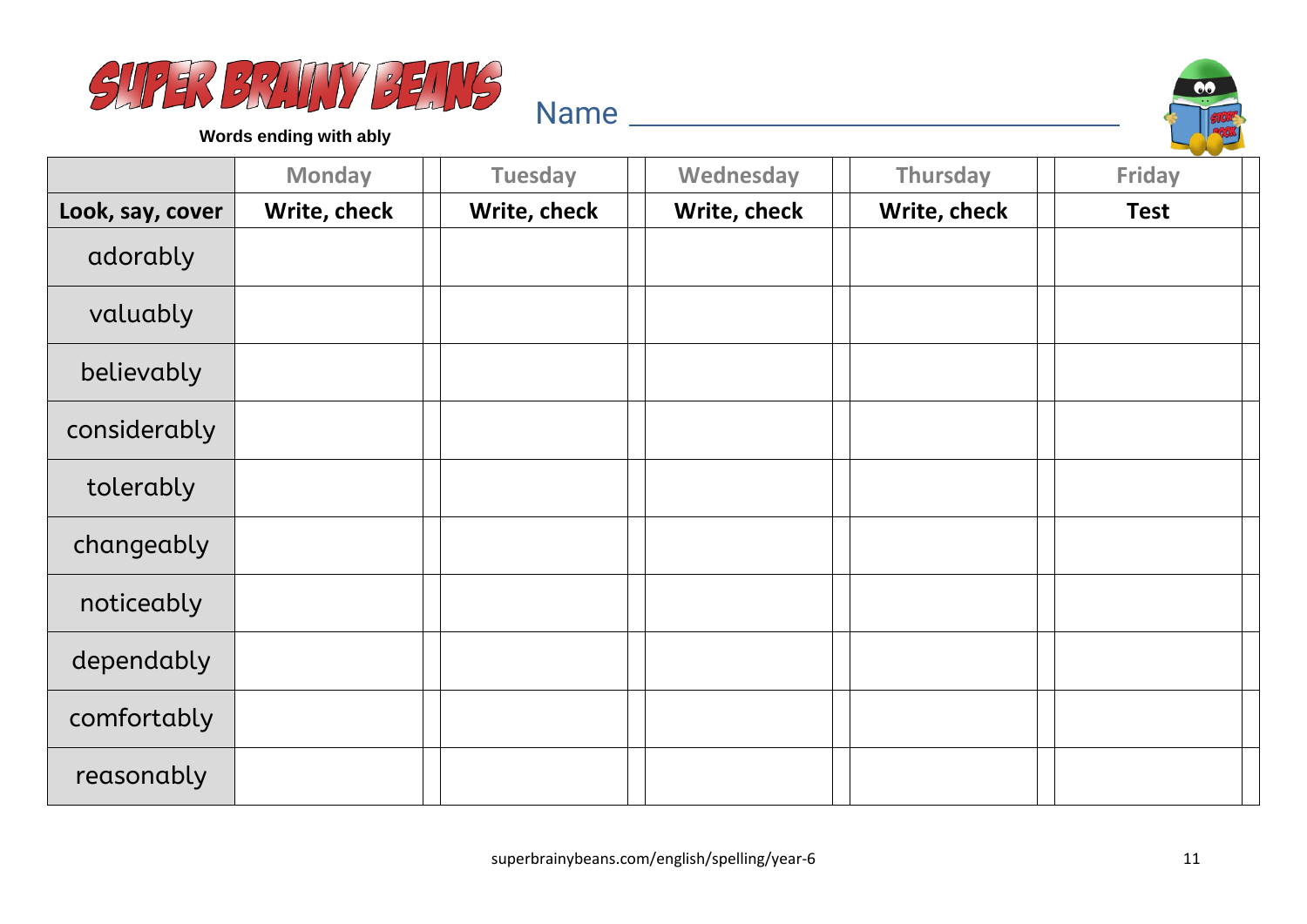



**Changing words ending ant to ance & ancy**

|                  | <b>Monday</b> | <b>Tuesday</b> | Wednesday    | Thursday     | Friday      |
|------------------|---------------|----------------|--------------|--------------|-------------|
| Look, say, cover | Write, check  | Write, check   | Write, check | Write, check | <b>Test</b> |
| observant        |               |                |              |              |             |
| observance       |               |                |              |              |             |
| expectant        |               |                |              |              |             |
| expectancy       |               |                |              |              |             |
| hesitant         |               |                |              |              |             |
| hesitancy        |               |                |              |              |             |
| tolerant         |               |                |              |              |             |
| tolerance        |               |                |              |              |             |
| relevant         |               |                |              |              |             |
| relevance        |               |                |              |              |             |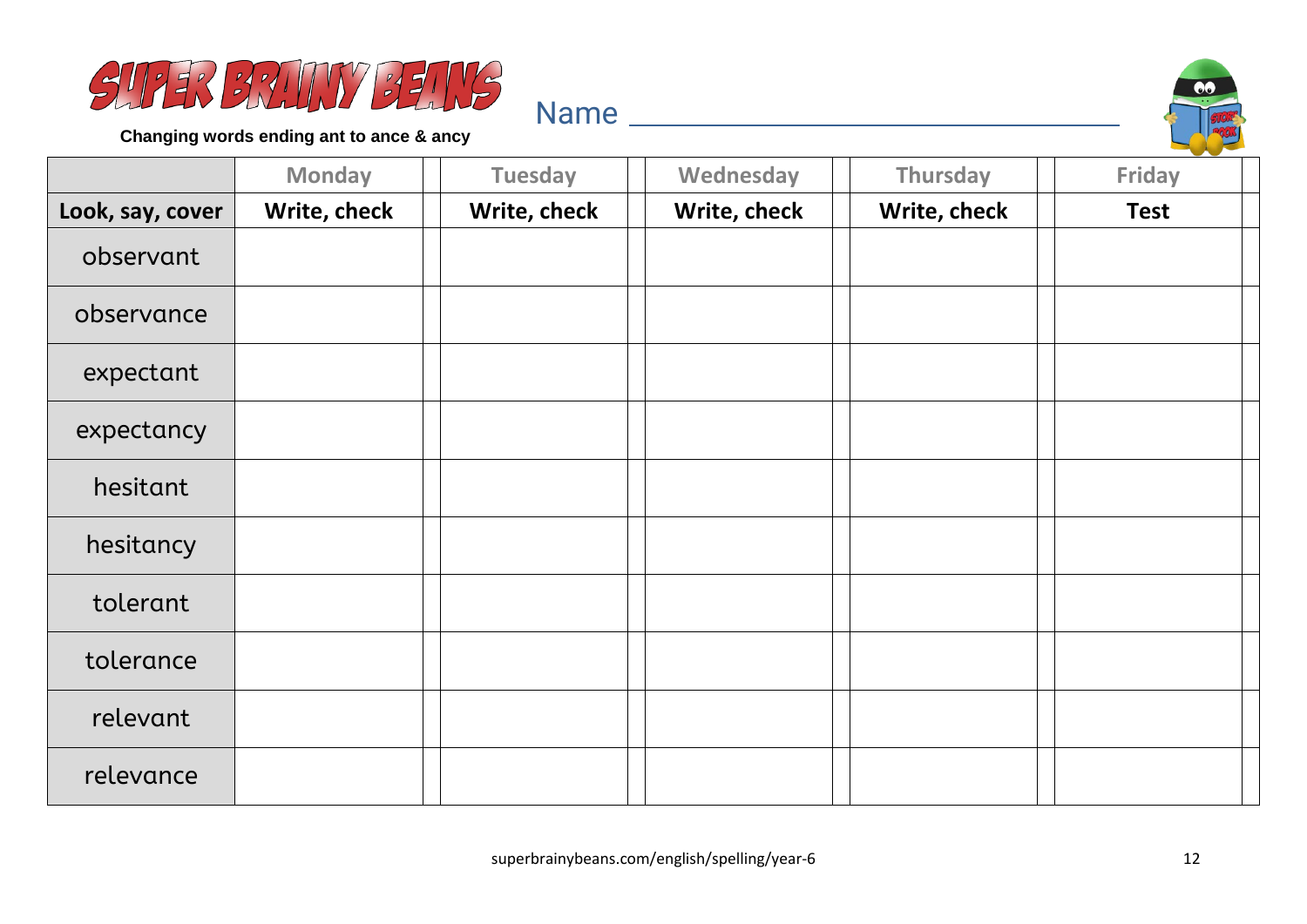



**Changing words ending ent to ence & ency**

|                  | <b>Monday</b> | <b>Tuesday</b> | Wednesday    | Thursday     | Friday      |
|------------------|---------------|----------------|--------------|--------------|-------------|
| Look, say, cover | Write, check  | Write, check   | Write, check | Write, check | <b>Test</b> |
| innocent         |               |                |              |              |             |
| innocence        |               |                |              |              |             |
| decent           |               |                |              |              |             |
| decency          |               |                |              |              |             |
| excellent        |               |                |              |              |             |
| excellence       |               |                |              |              |             |
| confident        |               |                |              |              |             |
| confidence       |               |                |              |              |             |
| existent         |               |                |              |              |             |
| existence        |               |                |              |              |             |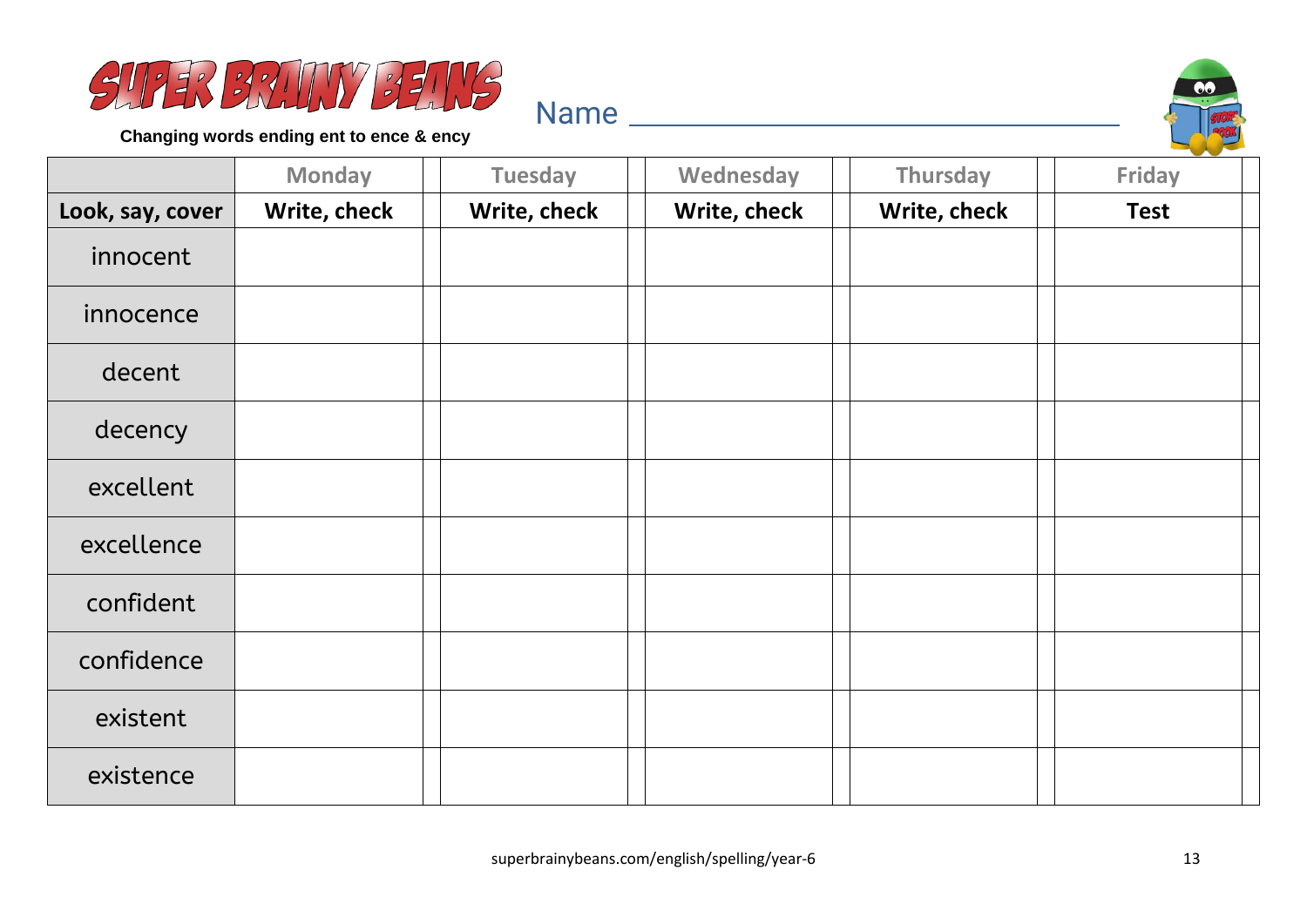



**Words ending with cial**

|                  | <b>Monday</b> | <b>Tuesday</b> | Wednesday    | Thursday     | <b>Friday</b> |
|------------------|---------------|----------------|--------------|--------------|---------------|
| Look, say, cover | Write, check  | Write, check   | Write, check | Write, check | <b>Test</b>   |
| official         |               |                |              |              |               |
| special          |               |                |              |              |               |
| artificial       |               |                |              |              |               |
| social           |               |                |              |              |               |
| racial           |               |                |              |              |               |
| crucial          |               |                |              |              |               |
| facial           |               |                |              |              |               |
| beneficial       |               |                |              |              |               |
| superficial      |               |                |              |              |               |
| antisocial       |               |                |              |              |               |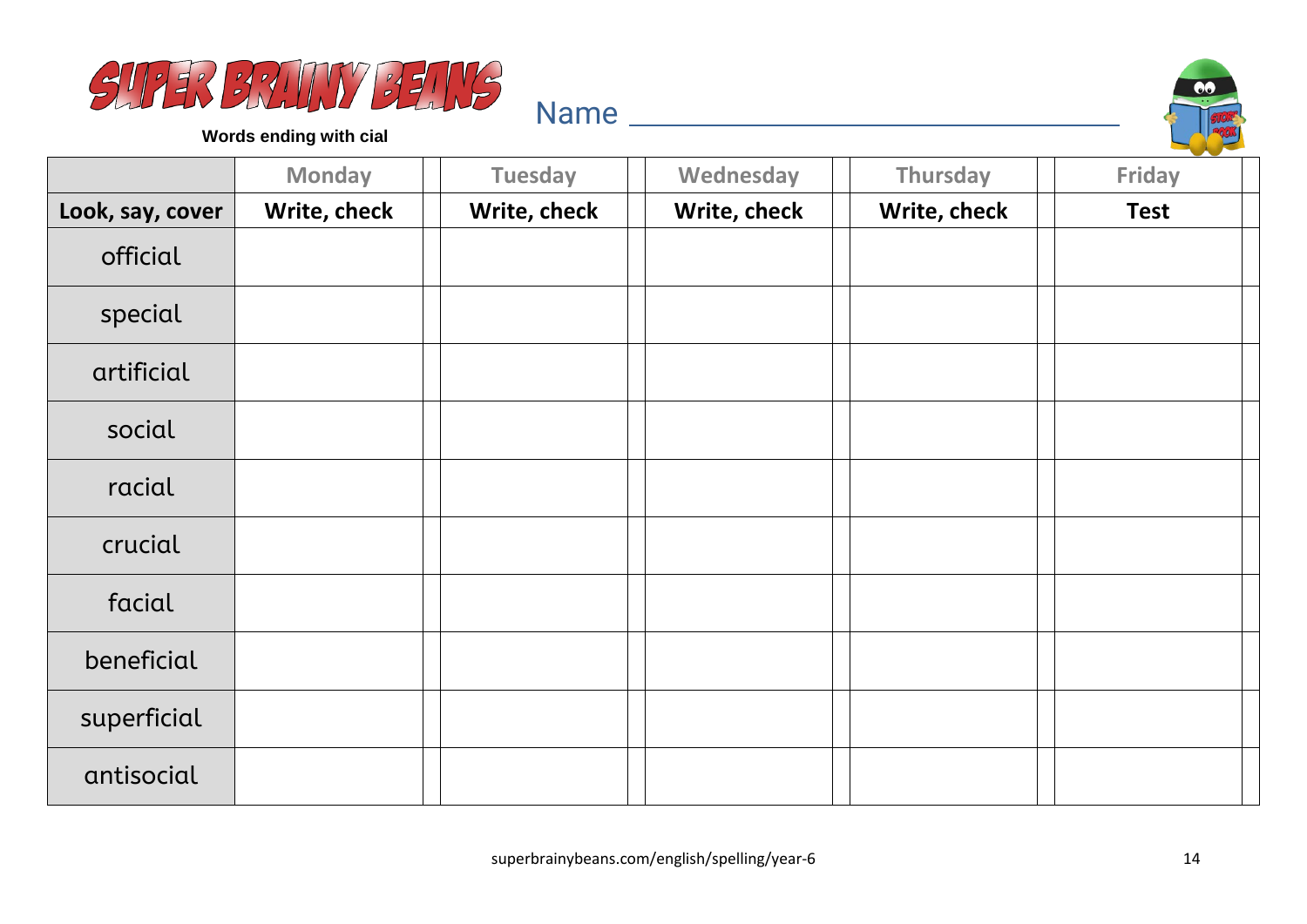



**Words ending with tial**

|                  | <b>Monday</b> | <b>Tuesday</b> | Wednesday    | Thursday     | Friday      |
|------------------|---------------|----------------|--------------|--------------|-------------|
| Look, say, cover | Write, check  | Write, check   | Write, check | Write, check | <b>Test</b> |
| partial          |               |                |              |              |             |
| confidential     |               |                |              |              |             |
| essential        |               |                |              |              |             |
| substantial      |               |                |              |              |             |
| torrential       |               |                |              |              |             |
| sequential       |               |                |              |              |             |
| potential        |               |                |              |              |             |
| spatial          |               |                |              |              |             |
| martial          |               |                |              |              |             |
| influential      |               |                |              |              |             |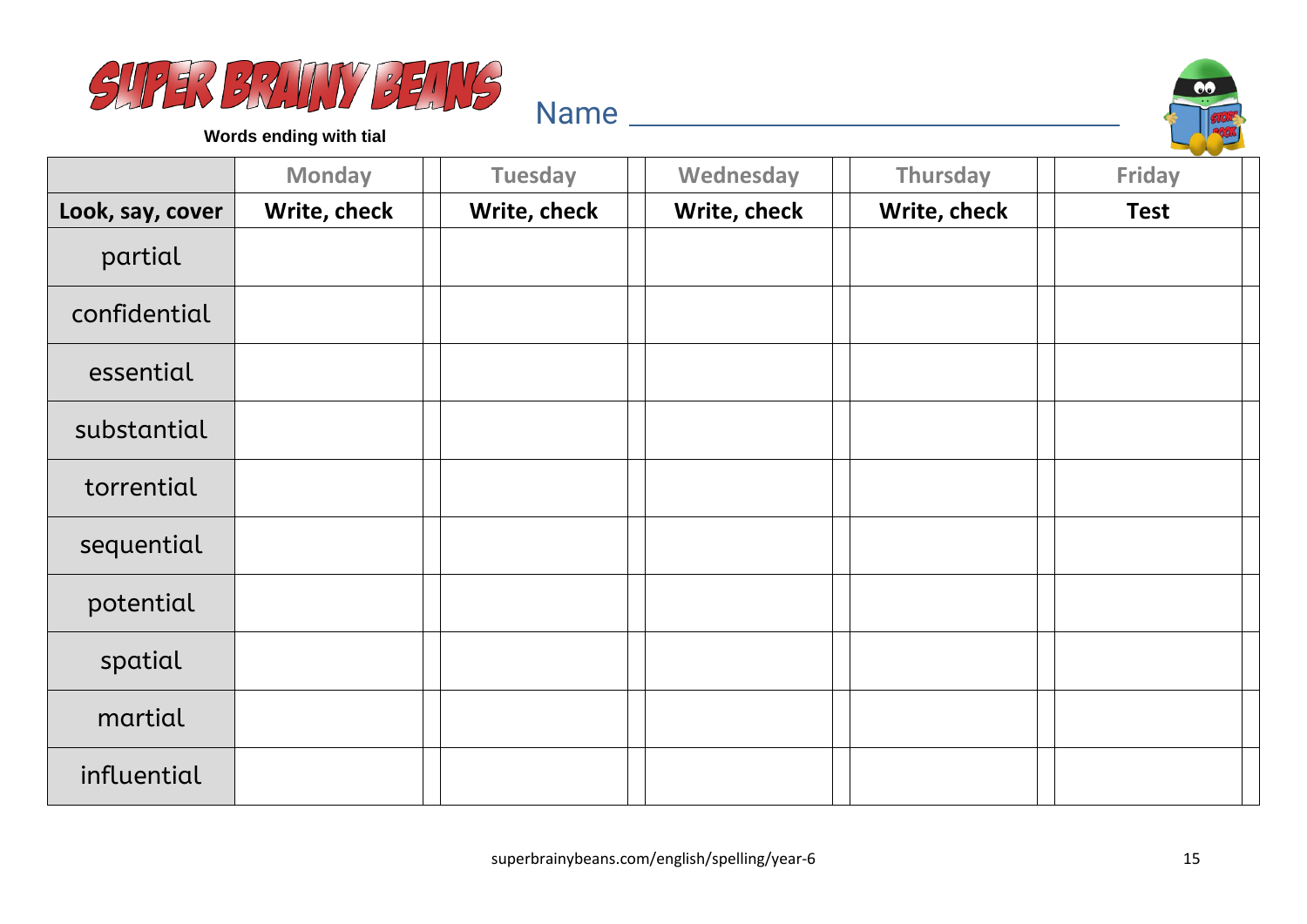



**Homophones**

|                  | <b>Monday</b> | <b>Tuesday</b> | Wednesday    | Thursday     | Friday      |
|------------------|---------------|----------------|--------------|--------------|-------------|
| Look, say, cover | Write, check  | Write, check   | Write, check | Write, check | <b>Test</b> |
| advice           |               |                |              |              |             |
| advise           |               |                |              |              |             |
| device           |               |                |              |              |             |
| devise           |               |                |              |              |             |
| licence          |               |                |              |              |             |
| license          |               |                |              |              |             |
| practice         |               |                |              |              |             |
| practise         |               |                |              |              |             |
| prophecy         |               |                |              |              |             |
| prophesy         |               |                |              |              |             |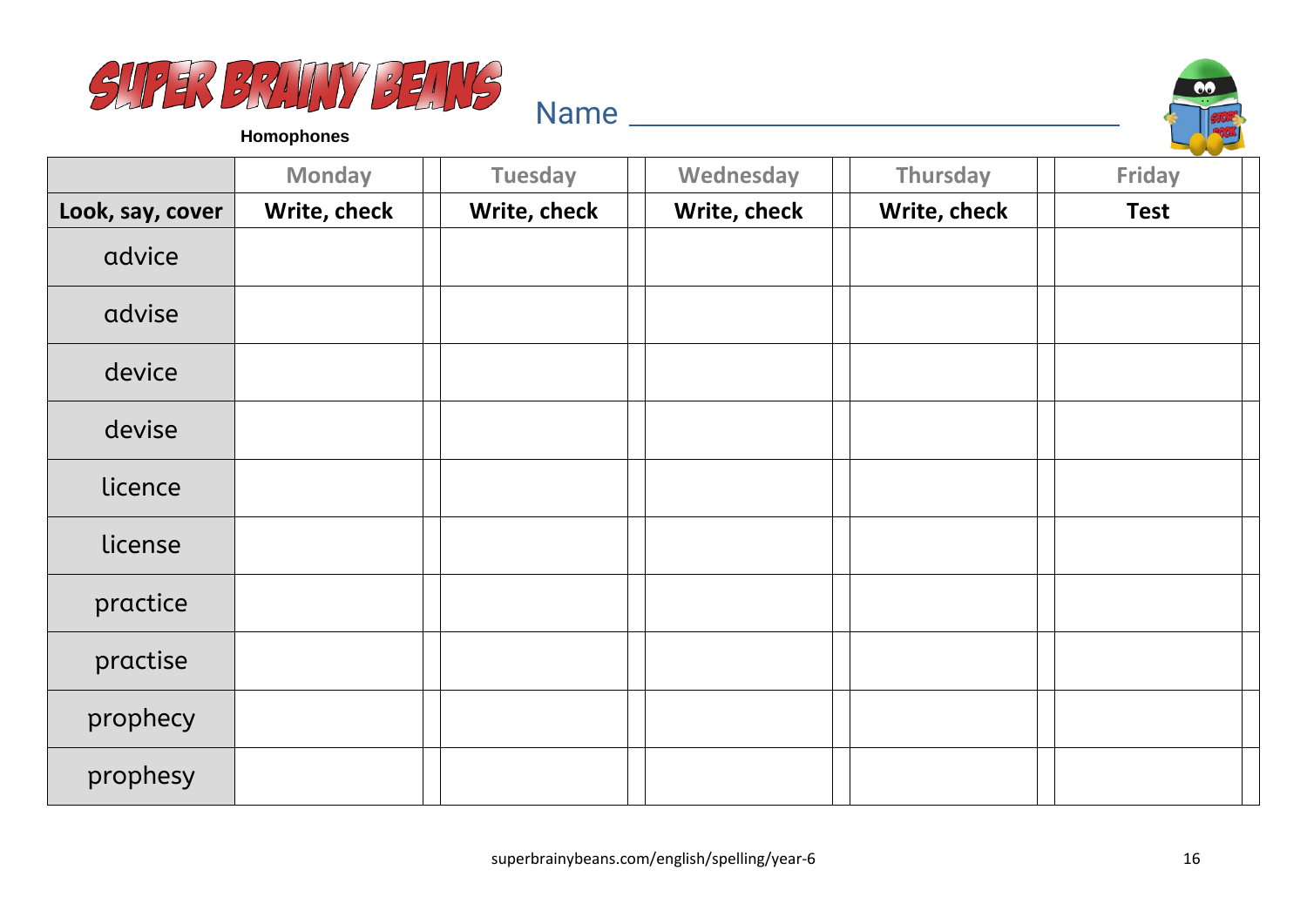



**Prefix – micro & mini**

|                  | <b>Monday</b> | <b>Tuesday</b> | Wednesday    | <b>Thursday</b> | <b>Friday</b> |
|------------------|---------------|----------------|--------------|-----------------|---------------|
| Look, say, cover | Write, check  | Write, check   | Write, check | Write, check    | <b>Test</b>   |
| minibus          |               |                |              |                 |               |
| miniskirt        |               |                |              |                 |               |
| minimise         |               |                |              |                 |               |
| minibeast        |               |                |              |                 |               |
| minicab          |               |                |              |                 |               |
| minimum          |               |                |              |                 |               |
| microscope       |               |                |              |                 |               |
| microchip        |               |                |              |                 |               |
| microphone       |               |                |              |                 |               |
| microwave        |               |                |              |                 |               |

Name and the set of the set of the set of the set of the set of the set of the set of the set of the set of the set of the set of the set of the set of the set of the set of the set of the set of the set of the set of the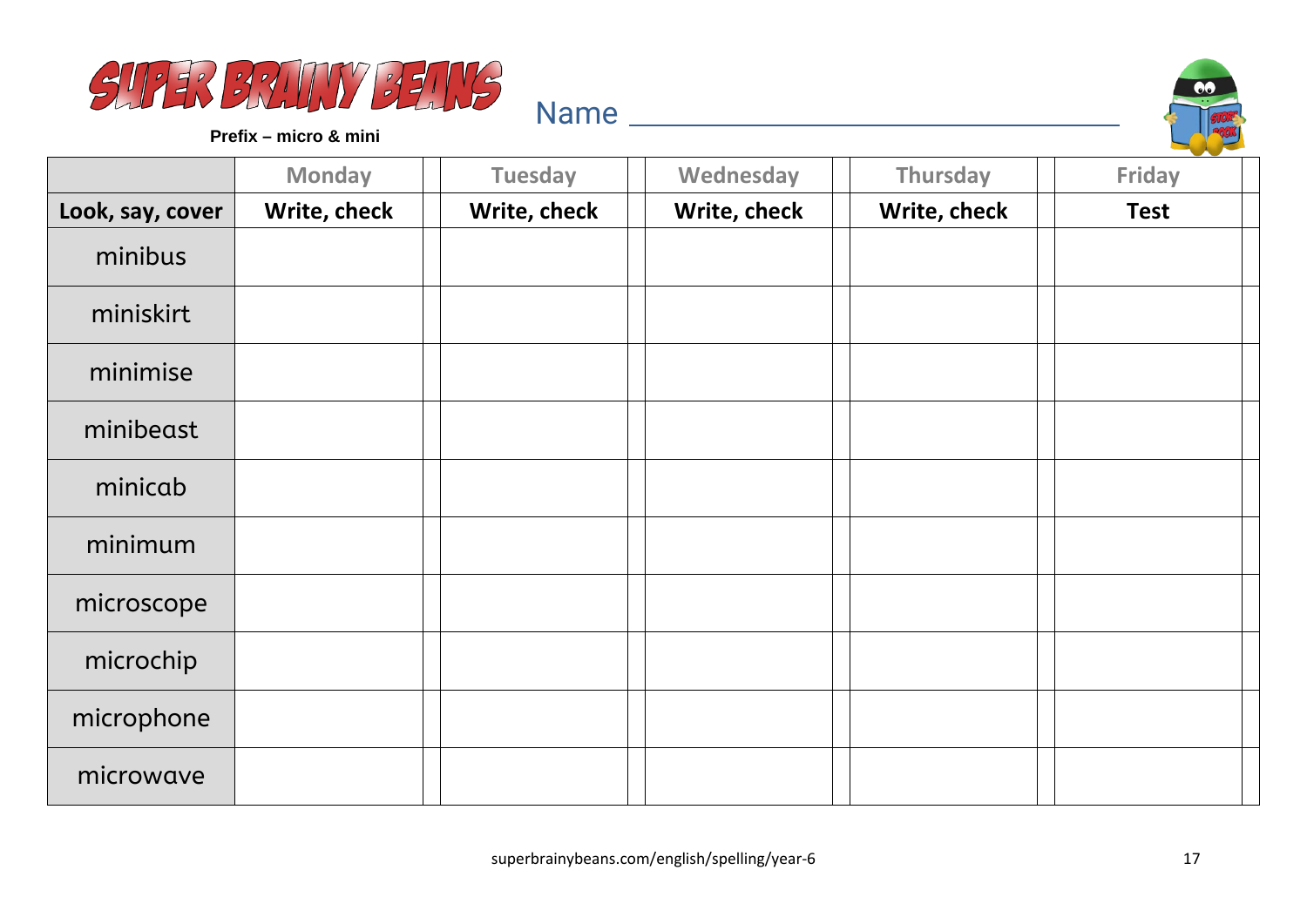



**Hyphens 1**

|                  | <b>Monday</b> | <b>Tuesday</b> | Wednesday    | Thursday     | <b>Friday</b> |
|------------------|---------------|----------------|--------------|--------------|---------------|
| Look, say, cover | Write, check  | Write, check   | Write, check | Write, check | <b>Test</b>   |
| co-operate       |               |                |              |              |               |
| co-ordinate      |               |                |              |              |               |
| co-own           |               |                |              |              |               |
| co-author        |               |                |              |              |               |
| re-enter         |               |                |              |              |               |
| re-educate       |               |                |              |              |               |
| re-examine       |               |                |              |              |               |
| re-evaluate      |               |                |              |              |               |
| re-energise      |               |                |              |              |               |
| re-elect         |               |                |              |              |               |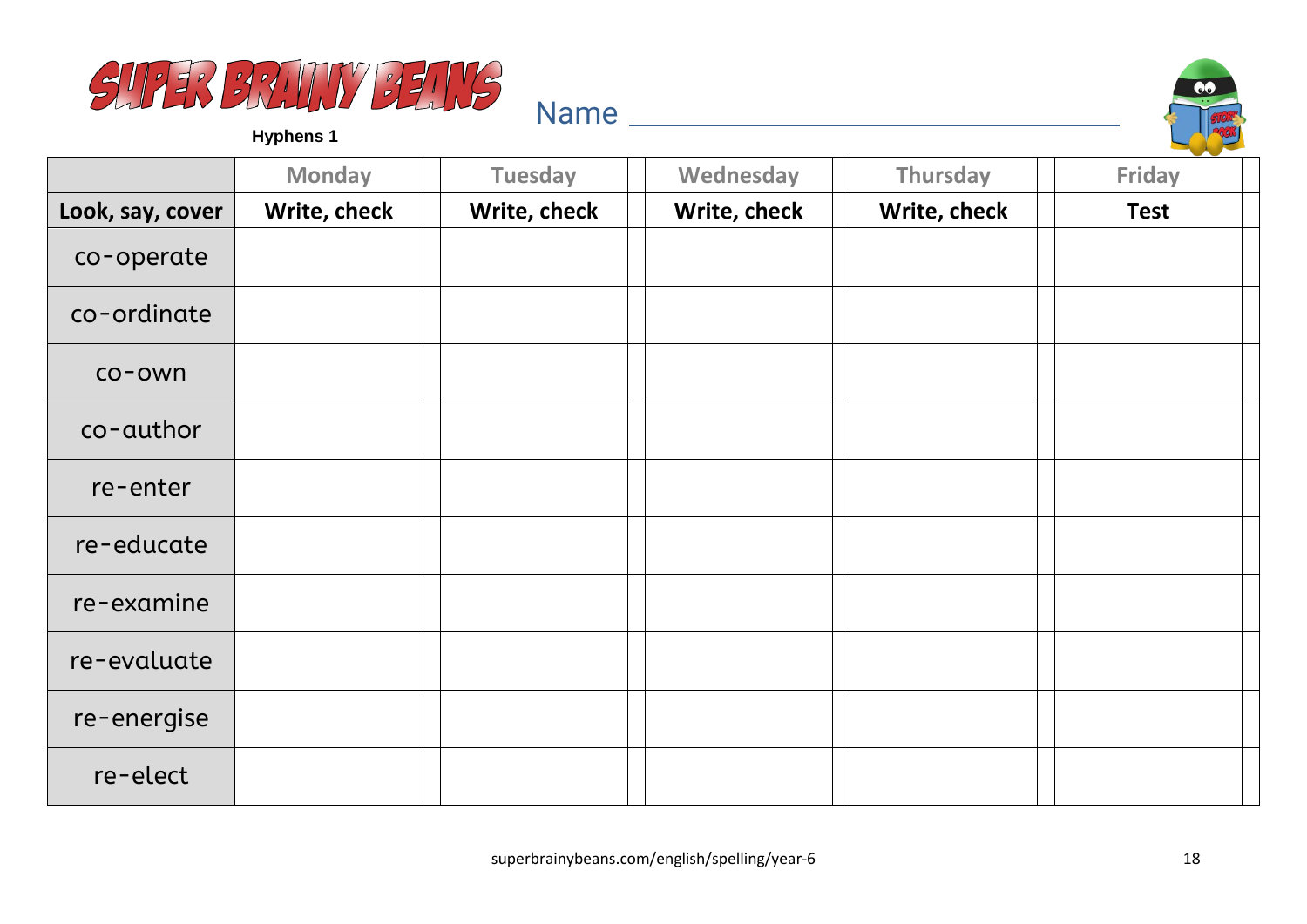



**Hyphens 2**

|                  | <b>Monday</b> | <b>Tuesday</b> | Wednesday    | Thursday     | Friday      |
|------------------|---------------|----------------|--------------|--------------|-------------|
| Look, say, cover | Write, check  | Write, check   | Write, check | Write, check | <b>Test</b> |
| man-eating       |               |                |              |              |             |
| little-used      |               |                |              |              |             |
| rock-bottom      |               |                |              |              |             |
| wide-eyed        |               |                |              |              |             |
| pig-headed       |               |                |              |              |             |
| tight-fisted     |               |                |              |              |             |
| cold-hearted     |               |                |              |              |             |
| stone-faced      |               |                |              |              |             |
| green-eyed       |               |                |              |              |             |
| short-tempered   |               |                |              |              |             |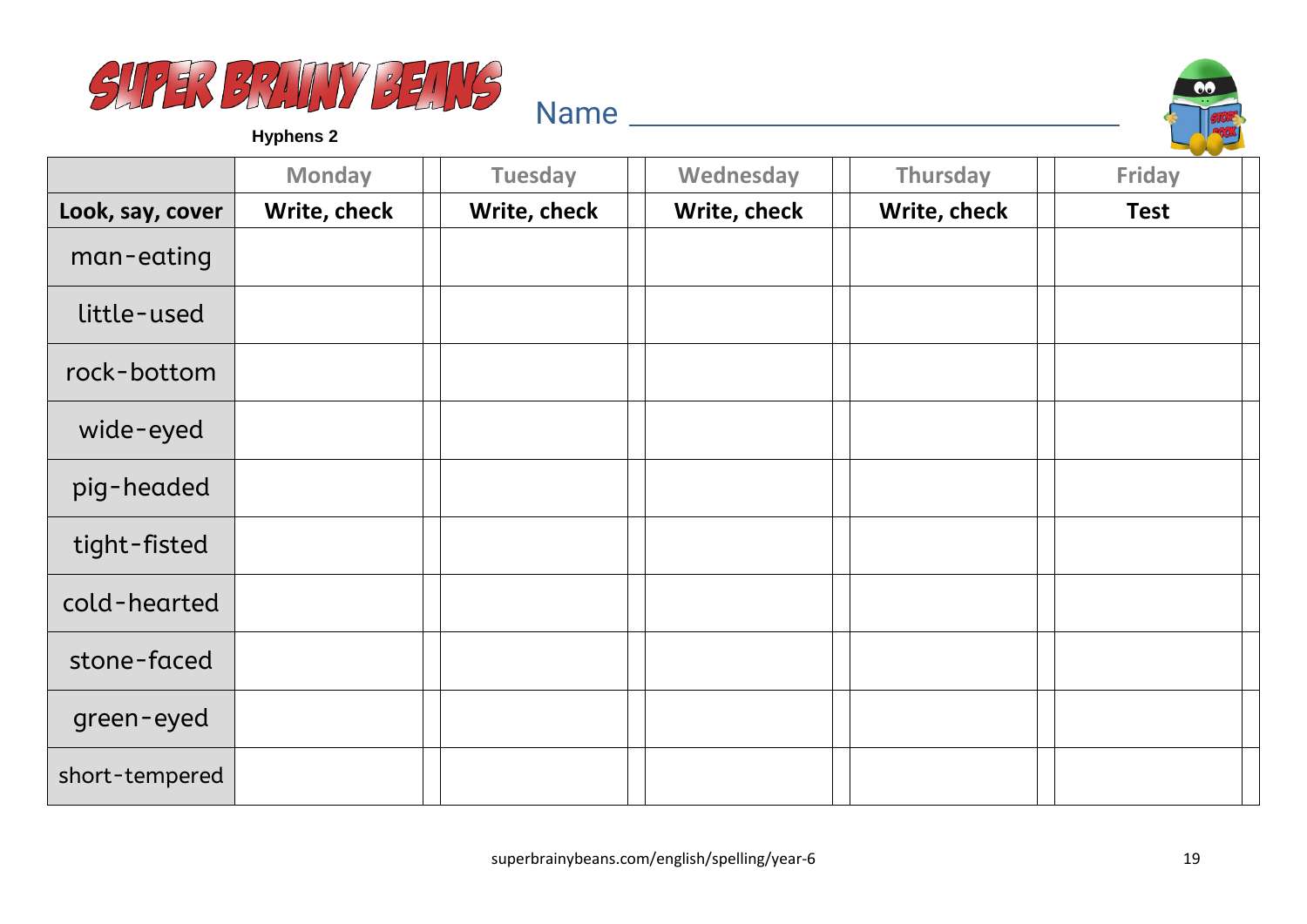



**Adjectives**

|                  | <b>Monday</b> | <b>Tuesday</b> | Wednesday    | Thursday     | <b>Friday</b> |
|------------------|---------------|----------------|--------------|--------------|---------------|
| Look, say, cover | Write, check  | Write, check   | Write, check | Write, check | <b>Test</b>   |
| aggressive       |               |                |              |              |               |
| hostile          |               |                |              |              |               |
| awkward          |               |                |              |              |               |
| obstinate        |               |                |              |              |               |
| desperate        |               |                |              |              |               |
| frantic          |               |                |              |              |               |
| disastrous       |               |                |              |              |               |
| calamitous       |               |                |              |              |               |
| marvellous       |               |                |              |              |               |
| spectacular      |               |                |              |              |               |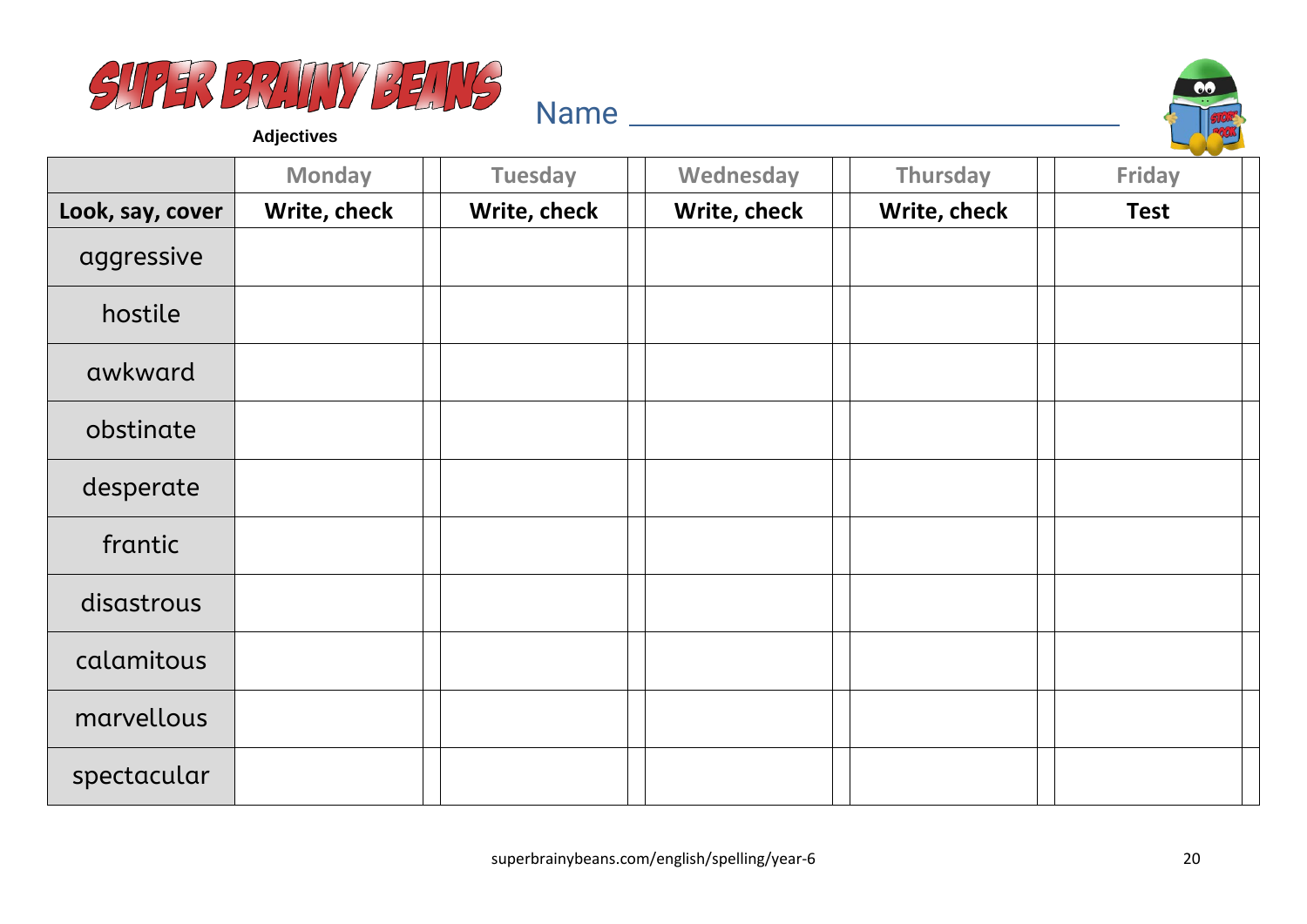



**Adding suffixes to words ending with fer**

|                  | <b>Monday</b> | <b>Tuesday</b> | Wednesday    | Thursday     | Friday      |
|------------------|---------------|----------------|--------------|--------------|-------------|
| Look, say, cover | Write, check  | Write, check   | Write, check | Write, check | <b>Test</b> |
| referring        |               |                |              |              |             |
| referred         |               |                |              |              |             |
| referral         |               |                |              |              |             |
| reference        |               |                |              |              |             |
| referee          |               |                |              |              |             |
| preferring       |               |                |              |              |             |
| preferred        |               |                |              |              |             |
| preference       |               |                |              |              |             |
| transferring     |               |                |              |              |             |
| transference     |               |                |              |              |             |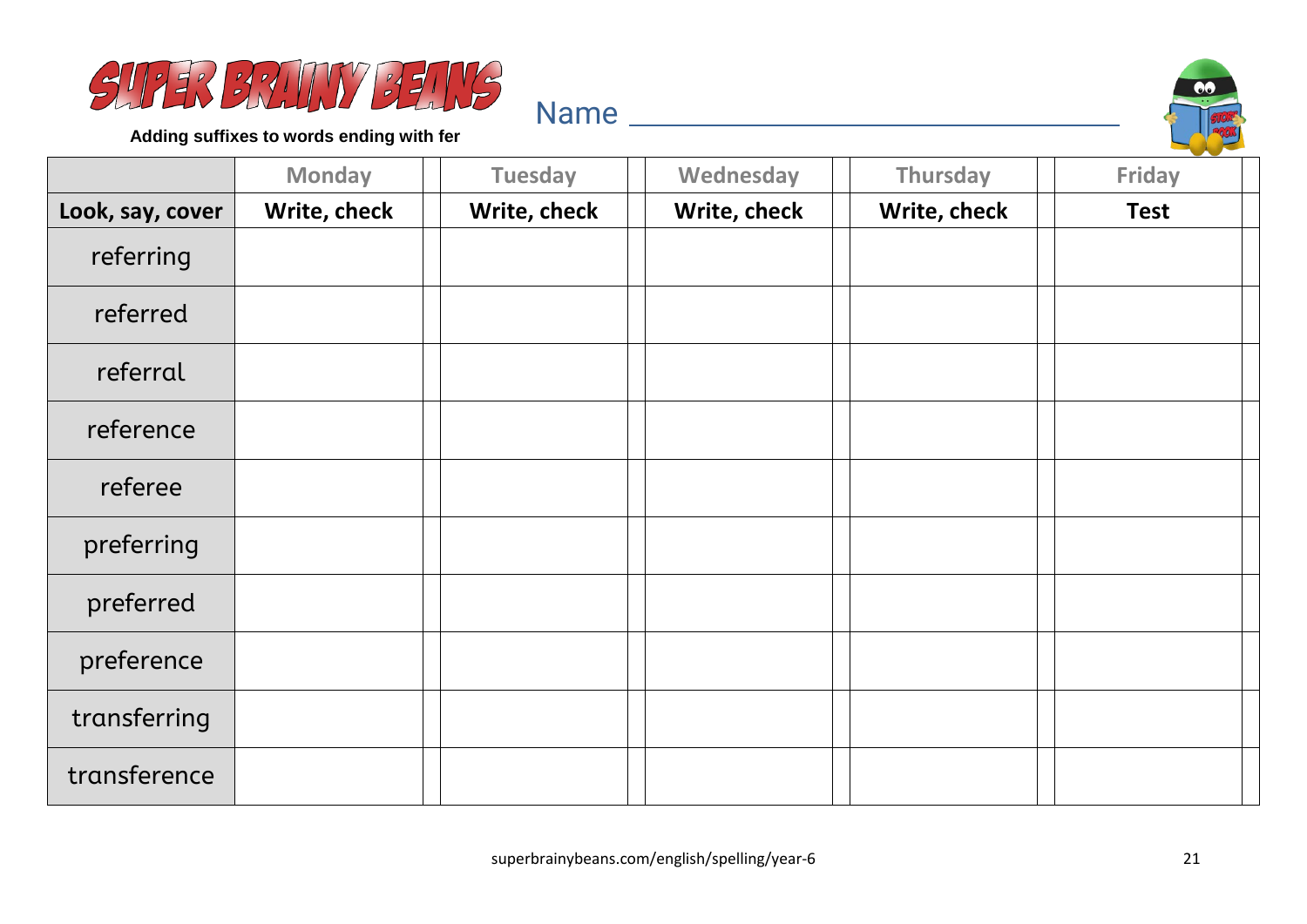



|                  | <b>Monday</b> | <b>Tuesday</b> | Wednesday    | Thursday     | Friday      |
|------------------|---------------|----------------|--------------|--------------|-------------|
| Look, say, cover | Write, check  | Write, check   | Write, check | Write, check | <b>Test</b> |
| temperature      |               |                |              |              |             |
| temper           |               |                |              |              |             |
| temperament      |               |                |              |              |             |
| tempered         |               |                |              |              |             |
| variety          |               |                |              |              |             |
| vary             |               |                |              |              |             |
| variation        |               |                |              |              |             |
| varied           |               |                |              |              |             |
| variable         |               |                |              |              |             |
| variance         |               |                |              |              |             |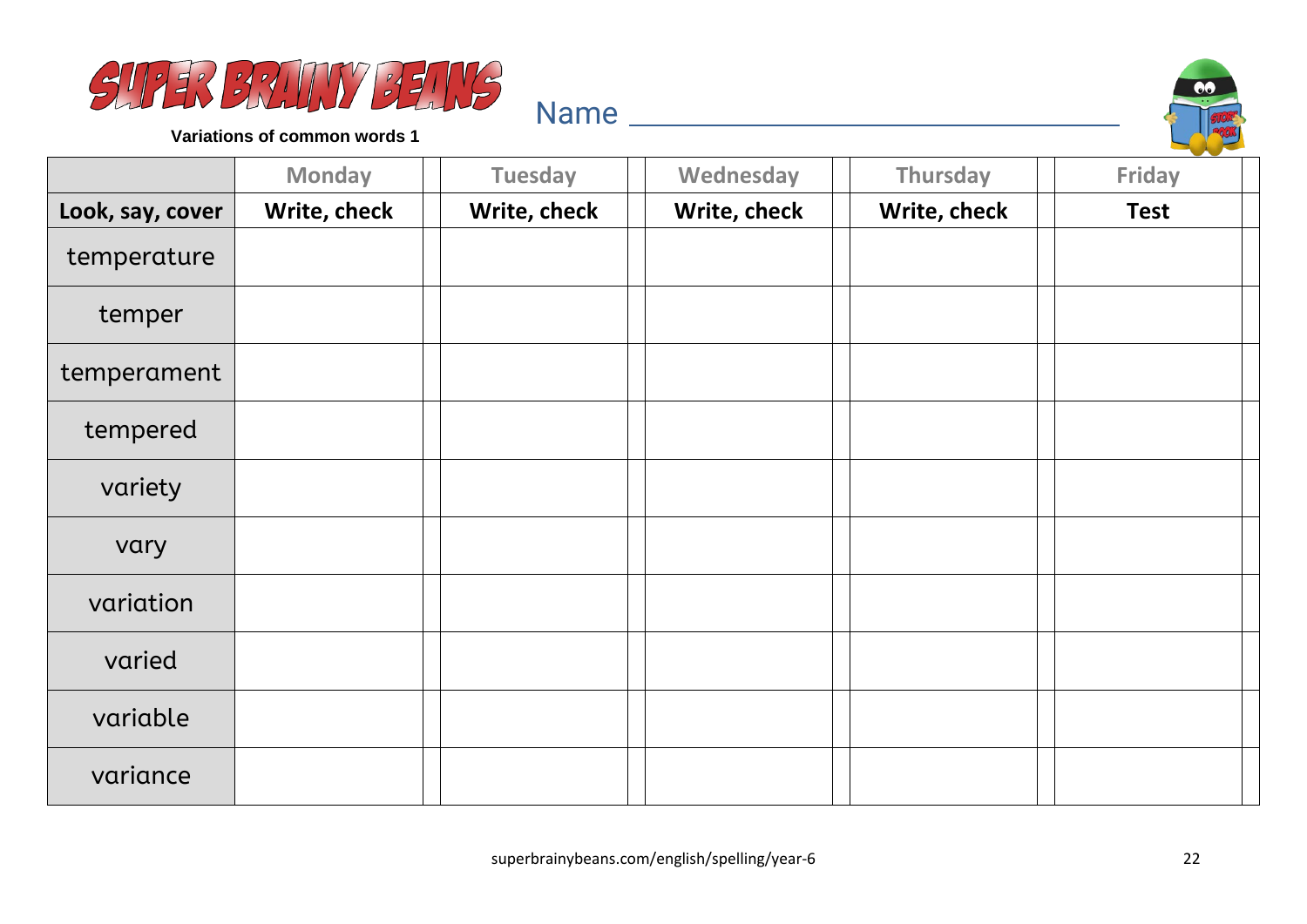



|                  | <b>Monday</b> | <b>Tuesday</b> | Wednesday    | Thursday     | Friday      |
|------------------|---------------|----------------|--------------|--------------|-------------|
| Look, say, cover | Write, check  | Write, check   | Write, check | Write, check | <b>Test</b> |
| suggest          |               |                |              |              |             |
| digest           |               |                |              |              |             |
| congestion       |               |                |              |              |             |
| gesture          |               |                |              |              |             |
| gestation        |               |                |              |              |             |
| lightning        |               |                |              |              |             |
| daylight         |               |                |              |              |             |
| enlighten        |               |                |              |              |             |
| twilight         |               |                |              |              |             |
| limelight        |               |                |              |              |             |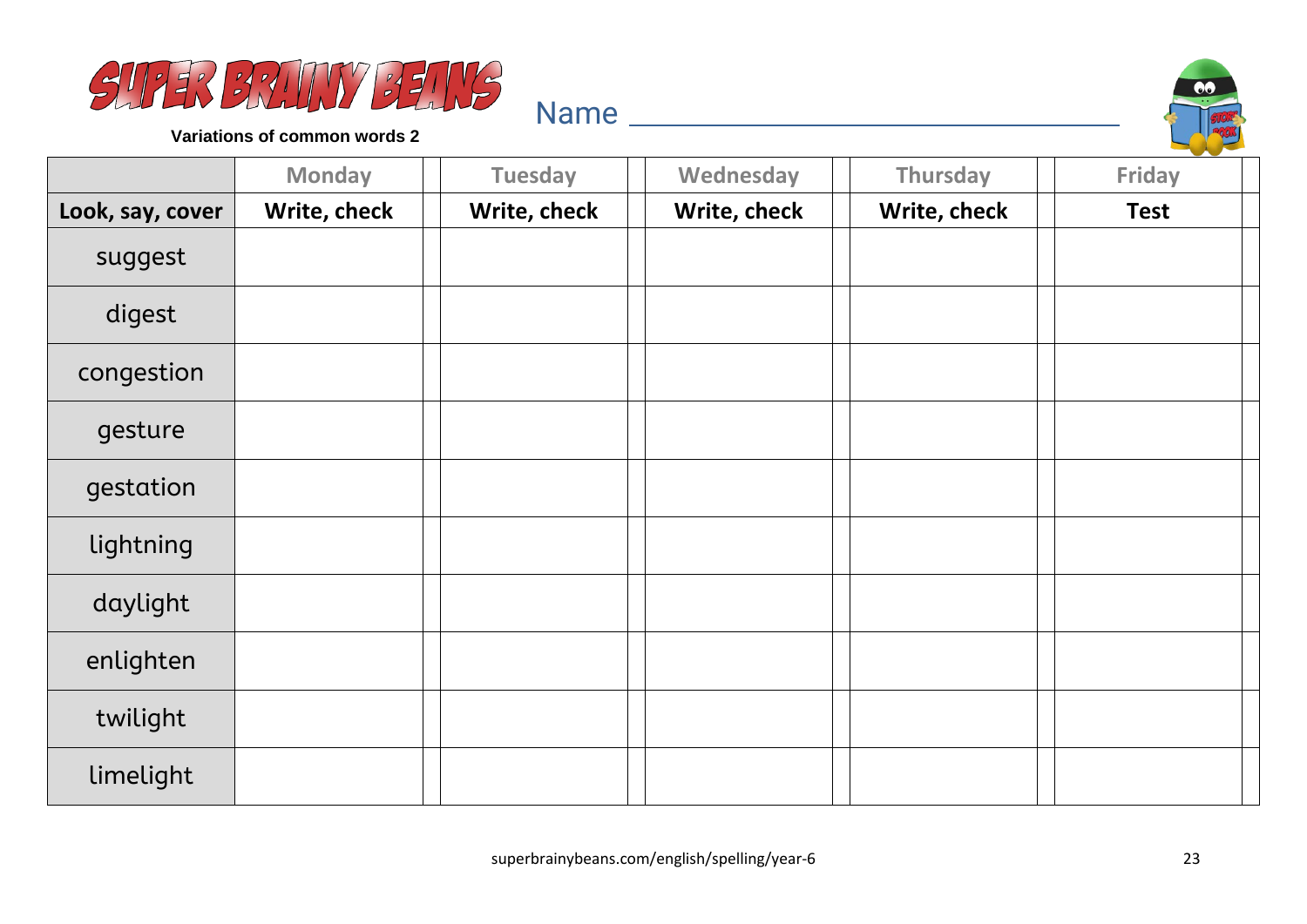



|                  | <b>Monday</b> | <b>Tuesday</b> | Wednesday    | Thursday     | Friday      |
|------------------|---------------|----------------|--------------|--------------|-------------|
| Look, say, cover | Write, check  | Write, check   | Write, check | Write, check | <b>Test</b> |
| commit           |               |                |              |              |             |
| committee        |               |                |              |              |             |
| transmit         |               |                |              |              |             |
| submit           |               |                |              |              |             |
| commitment       |               |                |              |              |             |
| emit             |               |                |              |              |             |
| permit           |               |                |              |              |             |
| intermittent     |               |                |              |              |             |
| omit             |               |                |              |              |             |
| unremitting      |               |                |              |              |             |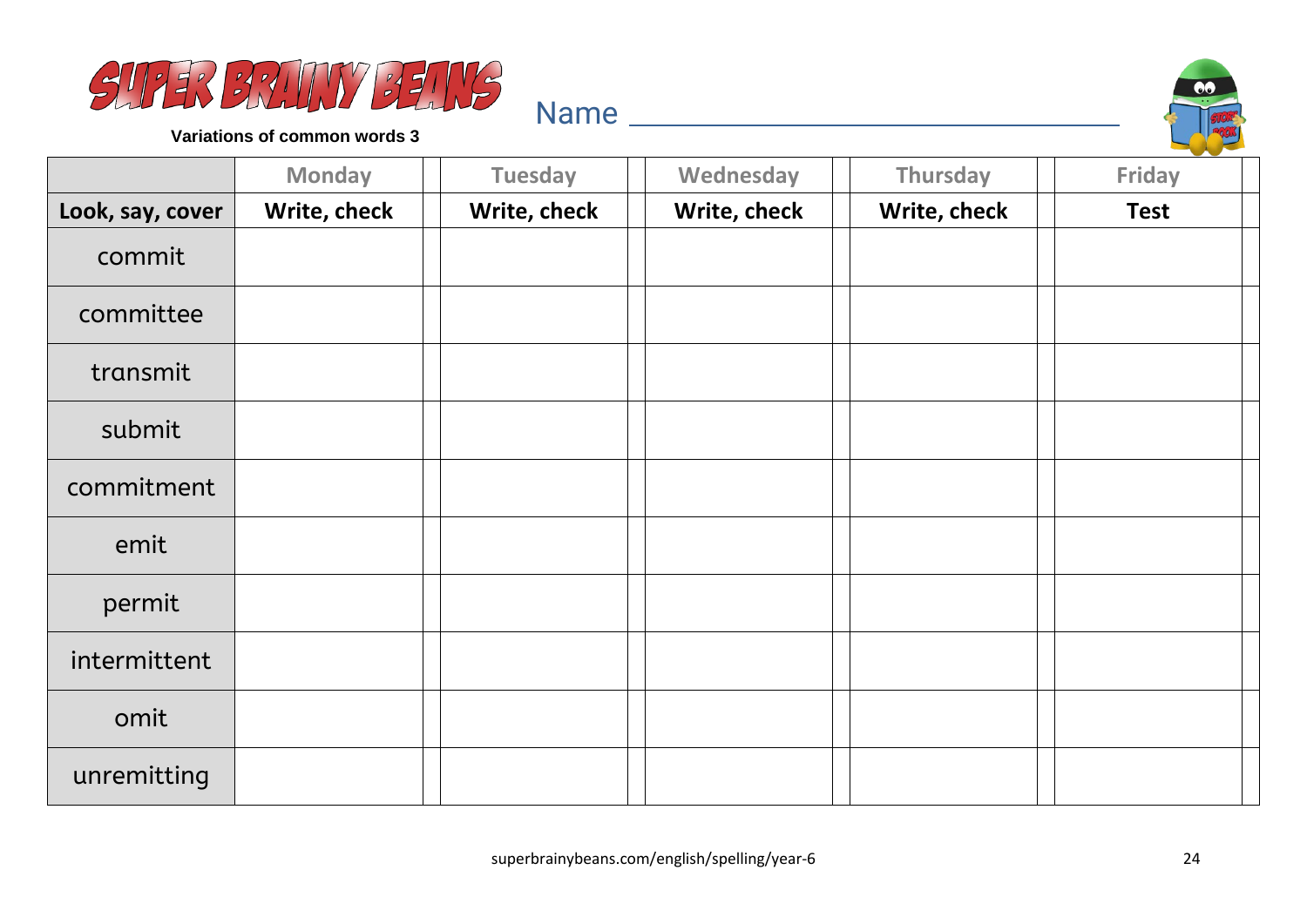



|                  | <b>Monday</b> | <b>Tuesday</b> | Wednesday    | Thursday     | Friday      |
|------------------|---------------|----------------|--------------|--------------|-------------|
| Look, say, cover | Write, check  | Write, check   | Write, check | Write, check | <b>Test</b> |
| interrupt        |               |                |              |              |             |
| interfere        |               |                |              |              |             |
| intercept        |               |                |              |              |             |
| interject        |               |                |              |              |             |
| intertwine       |               |                |              |              |             |
| interim          |               |                |              |              |             |
| internal         |               |                |              |              |             |
| intersperse      |               |                |              |              |             |
| interloper       |               |                |              |              |             |
| interested       |               |                |              |              |             |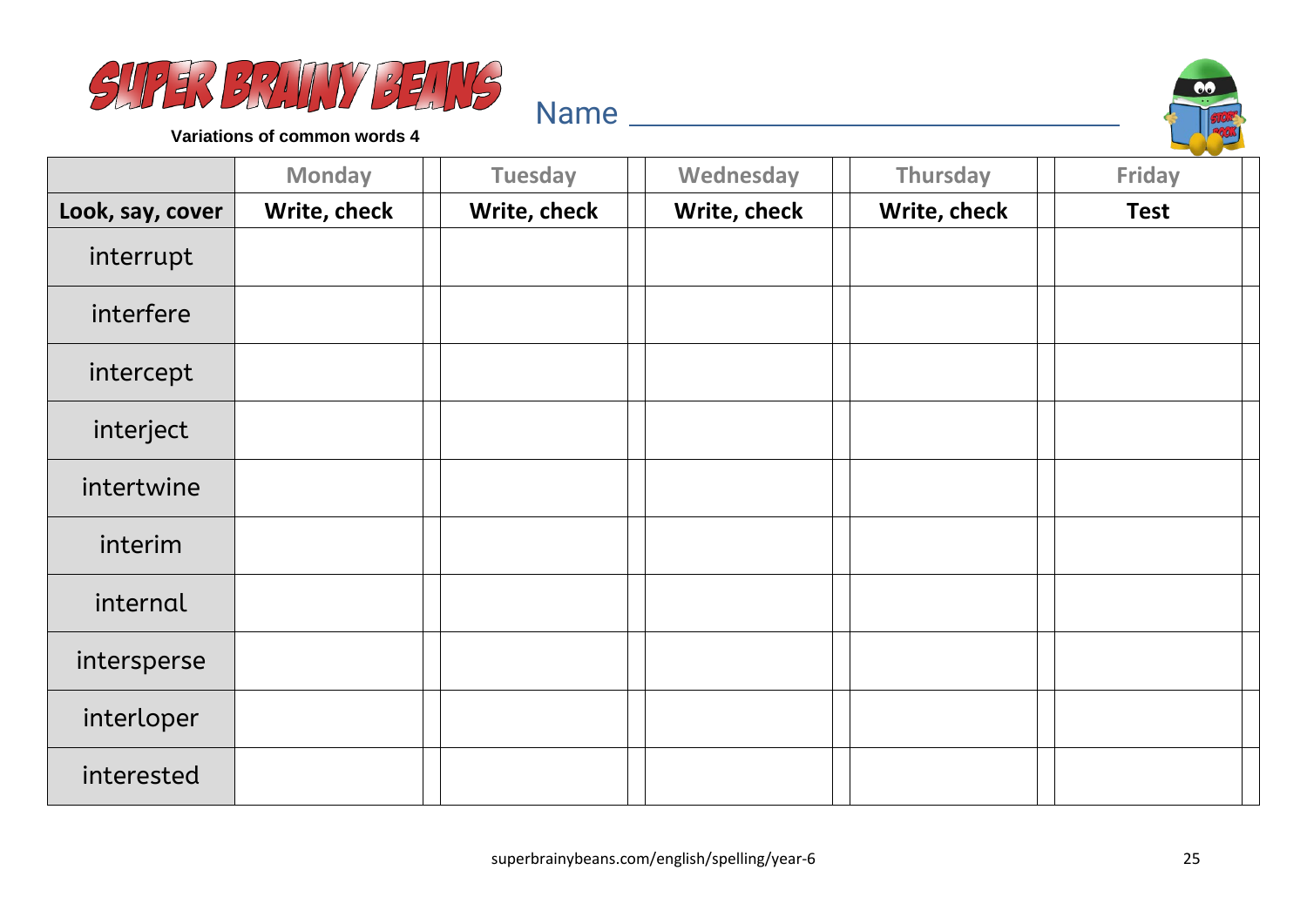



|                  | <b>Monday</b> | <b>Tuesday</b> | Wednesday    | Thursday     | Friday      |
|------------------|---------------|----------------|--------------|--------------|-------------|
| Look, say, cover | Write, check  | Write, check   | Write, check | Write, check | <b>Test</b> |
| accommodate      |               |                |              |              |             |
| accompany        |               |                |              |              |             |
| access           |               |                |              |              |             |
| accuse           |               |                |              |              |             |
| accost           |               |                |              |              |             |
| accrue           |               |                |              |              |             |
| accuracy         |               |                |              |              |             |
| accomplish       |               |                |              |              |             |
| accumulate       |               |                |              |              |             |
| accentuate       |               |                |              |              |             |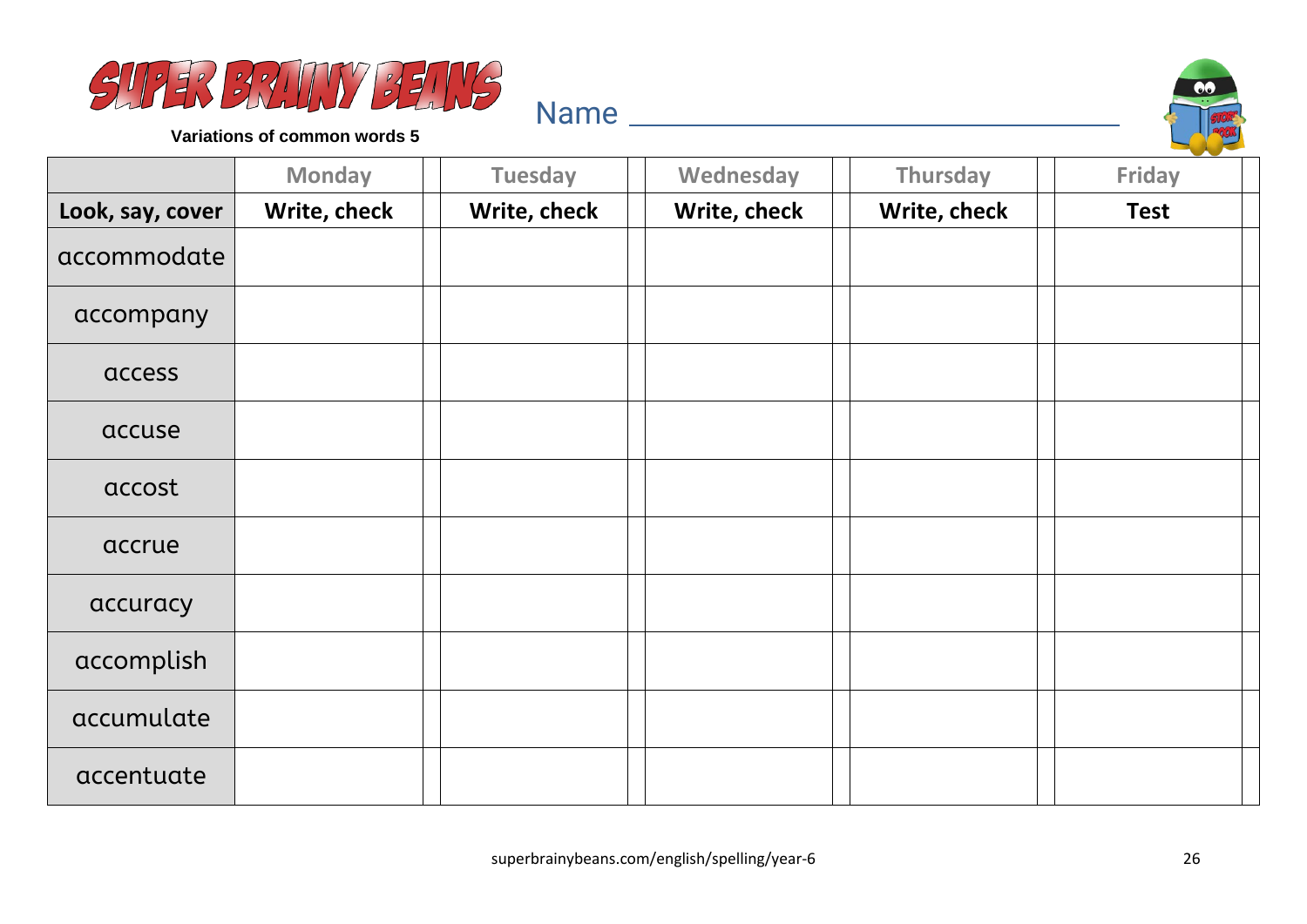



|                  | <b>Monday</b> | <b>Tuesday</b> | Wednesday    | Thursday     | Friday      |
|------------------|---------------|----------------|--------------|--------------|-------------|
| Look, say, cover | Write, check  | Write, check   | Write, check | Write, check | <b>Test</b> |
| signature        |               |                |              |              |             |
| assign           |               |                |              |              |             |
| design           |               |                |              |              |             |
| designate        |               |                |              |              |             |
| significant      |               |                |              |              |             |
| resignation      |               |                |              |              |             |
| resign           |               |                |              |              |             |
| insignificant    |               |                |              |              |             |
| assignment       |               |                |              |              |             |
| signal           |               |                |              |              |             |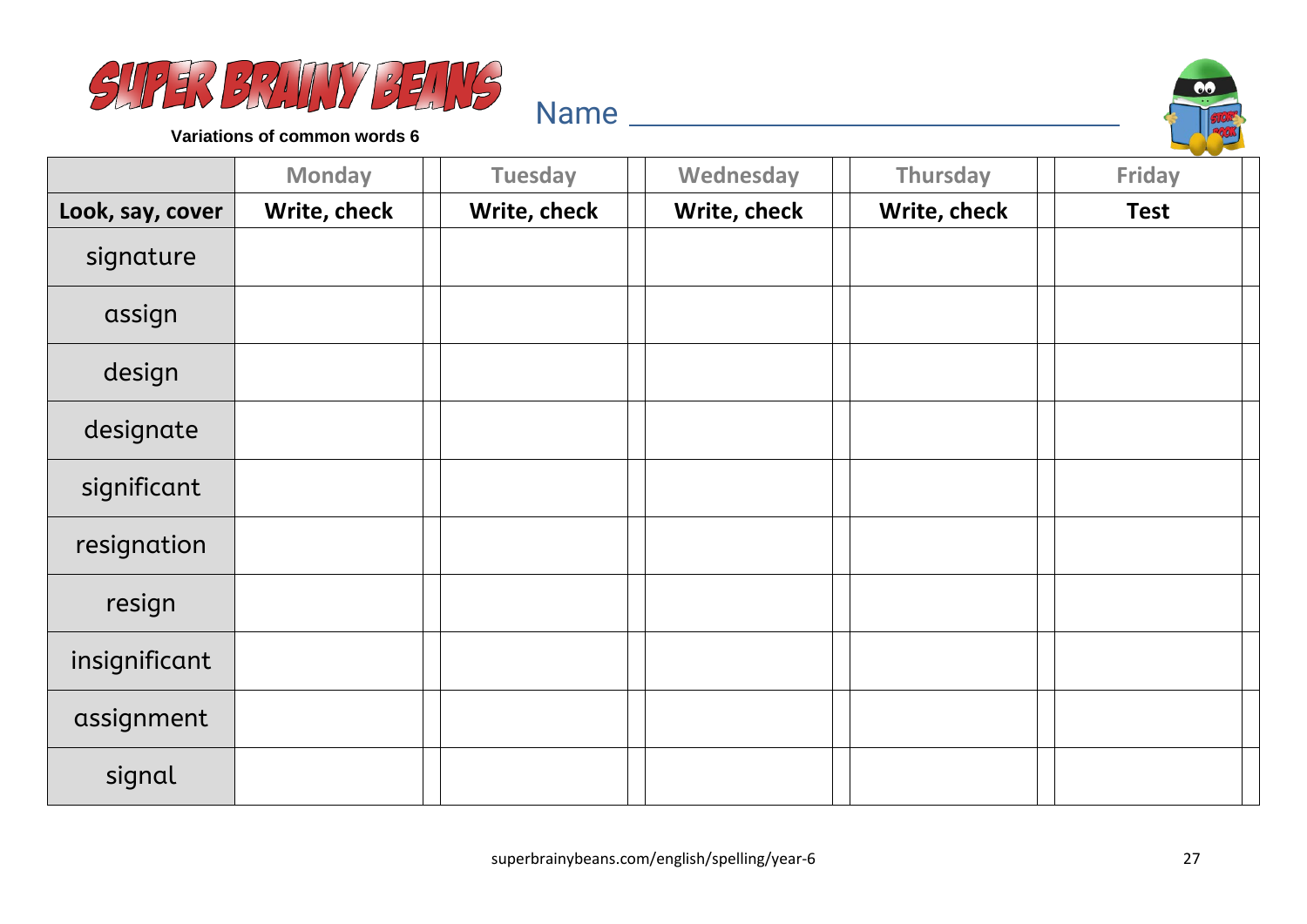



|                  | <b>Monday</b> | <b>Tuesday</b> | Wednesday    | Thursday     | Friday      |
|------------------|---------------|----------------|--------------|--------------|-------------|
| Look, say, cover | Write, check  | Write, check   | Write, check | Write, check | <b>Test</b> |
| programme        |               |                |              |              |             |
| telegram         |               |                |              |              |             |
| hologram         |               |                |              |              |             |
| diagram          |               |                |              |              |             |
| grammar          |               |                |              |              |             |
| grammatical      |               |                |              |              |             |
| parallelogram    |               |                |              |              |             |
| monogram         |               |                |              |              |             |
| programmer       |               |                |              |              |             |
| program          |               |                |              |              |             |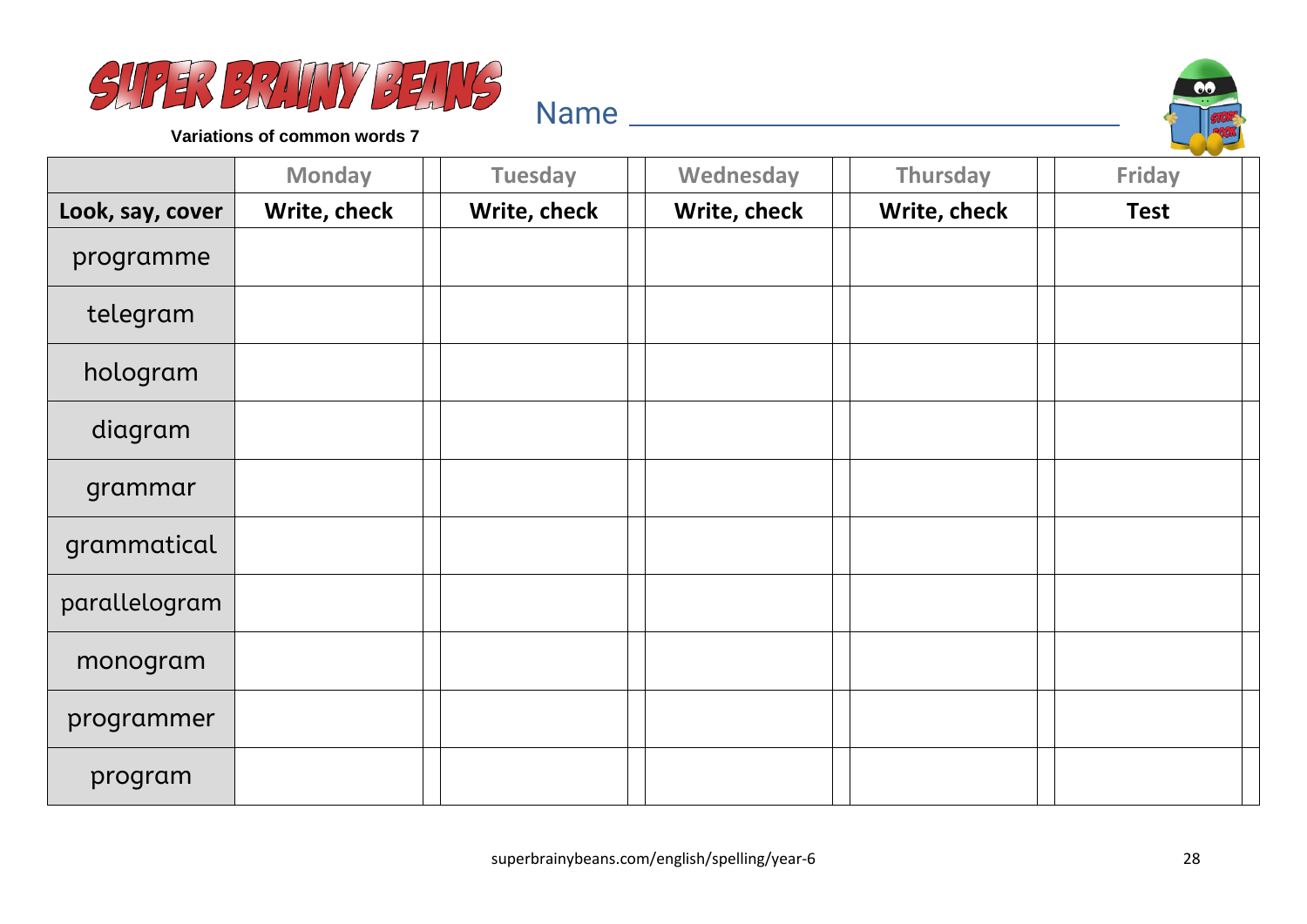



|                  | <b>Monday</b> | <b>Tuesday</b> | Wednesday    | Thursday     | <b>Friday</b> |
|------------------|---------------|----------------|--------------|--------------|---------------|
| Look, say, cover | Write, check  | Write, check   | Write, check | Write, check | <b>Test</b>   |
| bellowed         |               |                |              |              |               |
| screeched        |               |                |              |              |               |
| squealed         |               |                |              |              |               |
| shrieked         |               |                |              |              |               |
| squawked         |               |                |              |              |               |
| whispered        |               |                |              |              |               |
| murmured         |               |                |              |              |               |
| breathed         |               |                |              |              |               |
| sighed           |               |                |              |              |               |
| muttered         |               |                |              |              |               |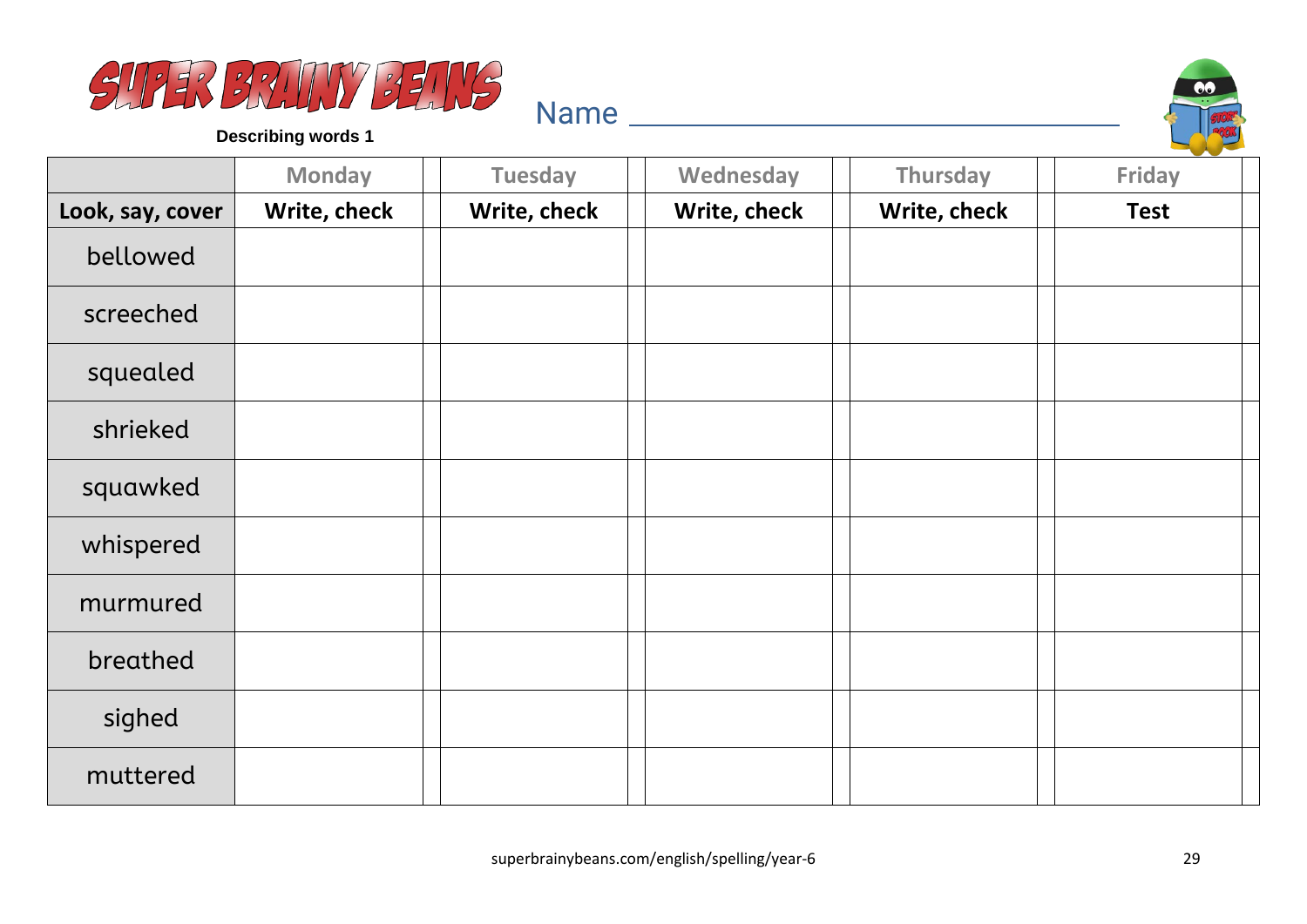



|                  | <b>Monday</b> | <b>Tuesday</b> | Wednesday    | Thursday     | <b>Friday</b> |
|------------------|---------------|----------------|--------------|--------------|---------------|
| Look, say, cover | Write, check  | Write, check   | Write, check | Write, check | <b>Test</b>   |
| immense          |               |                |              |              |               |
| vast             |               |                |              |              |               |
| gigantic         |               |                |              |              |               |
| gargantuan       |               |                |              |              |               |
| mammoth          |               |                |              |              |               |
| miniature        |               |                |              |              |               |
| miniscule        |               |                |              |              |               |
| trivial          |               |                |              |              |               |
| microscopic      |               |                |              |              |               |
| petite           |               |                |              |              |               |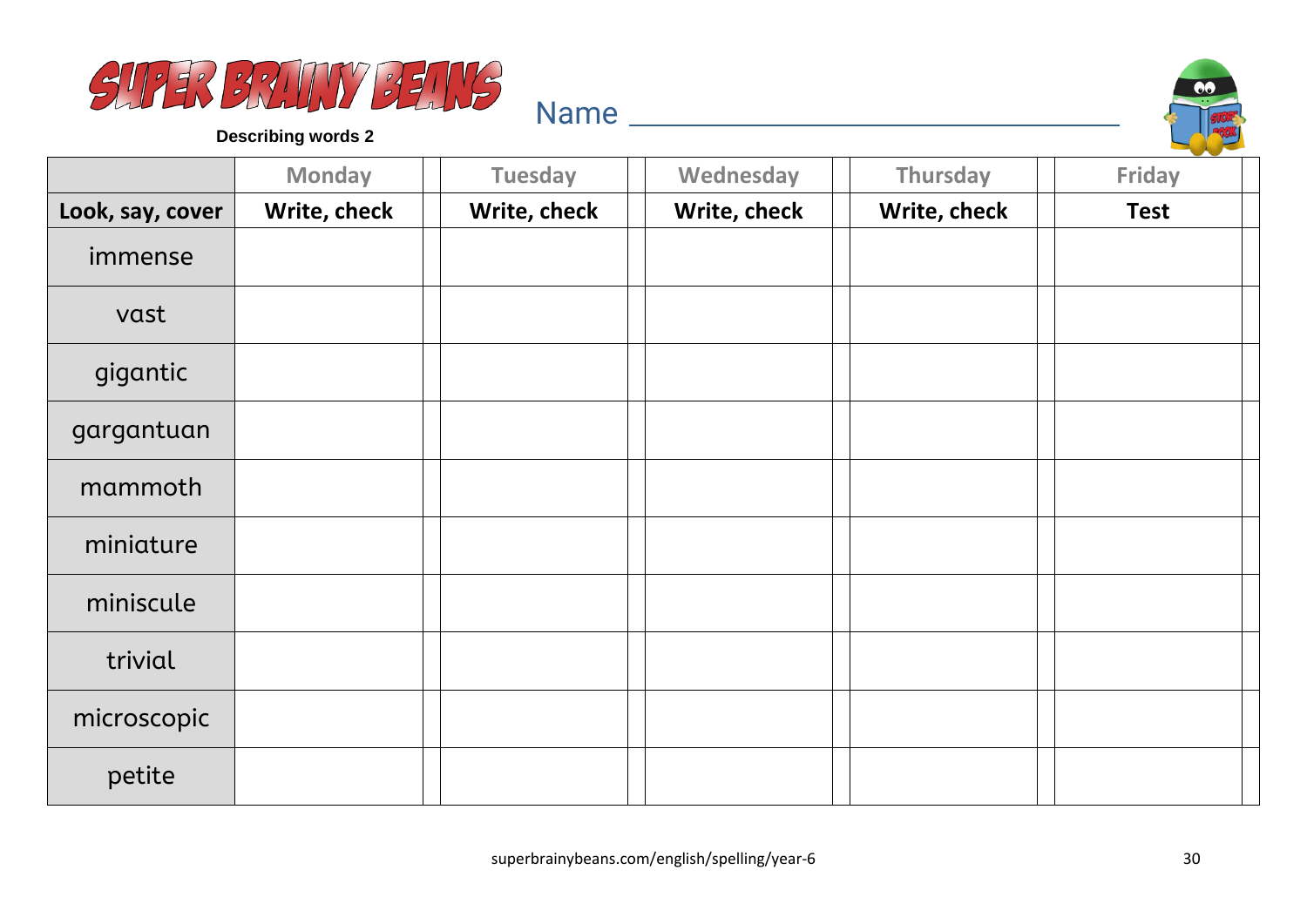



|                  | <b>Monday</b> | <b>Tuesday</b> | Wednesday    | Thursday     | <b>Friday</b> |
|------------------|---------------|----------------|--------------|--------------|---------------|
| Look, say, cover | Write, check  | Write, check   | Write, check | Write, check | <b>Test</b>   |
| ecstatic         |               |                |              |              |               |
| jovial           |               |                |              |              |               |
| exultant         |               |                |              |              |               |
| elated           |               |                |              |              |               |
| delighted        |               |                |              |              |               |
| despondent       |               |                |              |              |               |
| forlorn          |               |                |              |              |               |
| dejected         |               |                |              |              |               |
| woeful           |               |                |              |              |               |
| dismal           |               |                |              |              |               |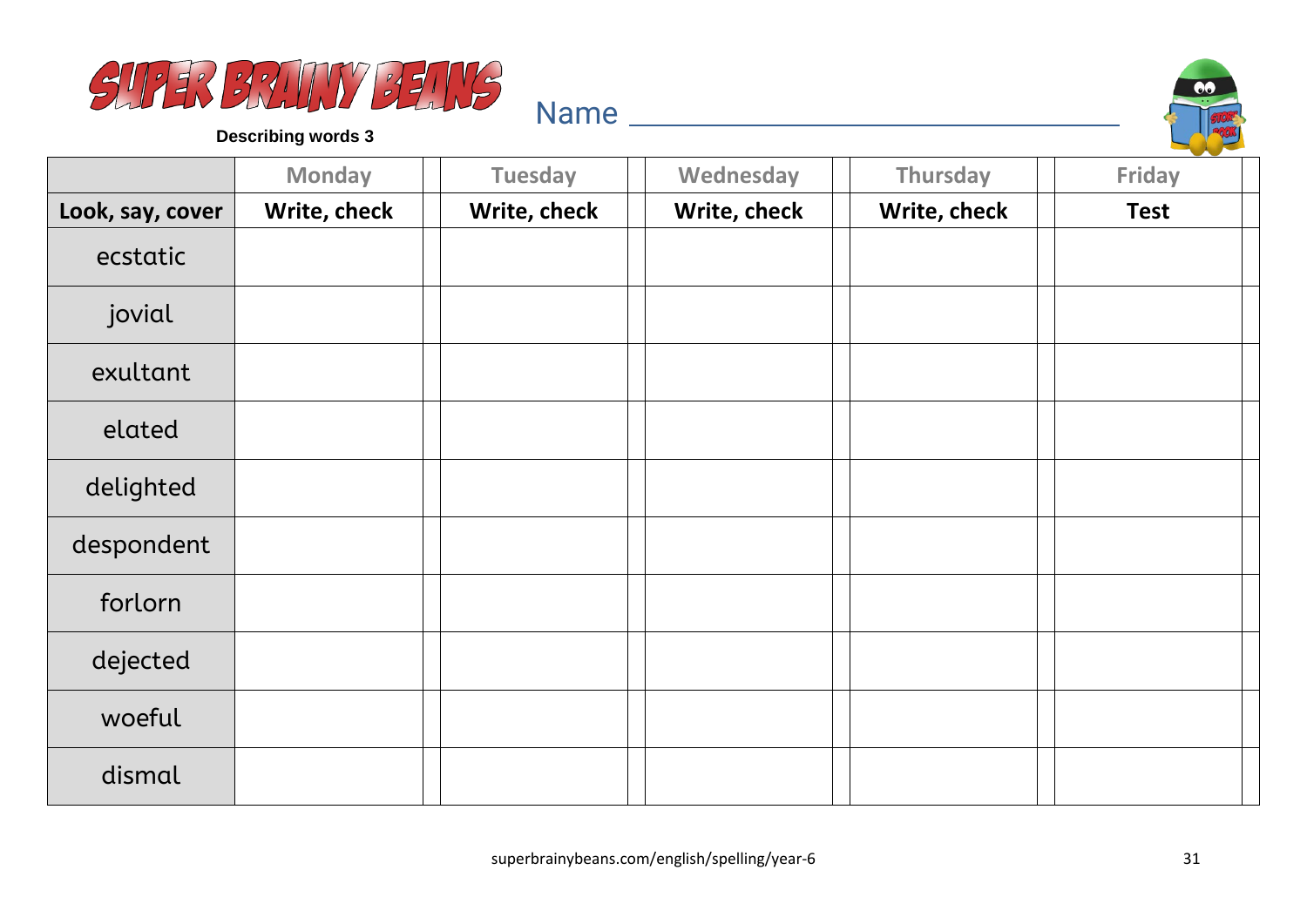



|                  | <b>Monday</b> | <b>Tuesday</b> | Wednesday    | Thursday     | <b>Friday</b> |
|------------------|---------------|----------------|--------------|--------------|---------------|
| Look, say, cover | Write, check  | Write, check   | Write, check | Write, check | <b>Test</b>   |
| deafening        |               |                |              |              |               |
| piercing         |               |                |              |              |               |
| blaring          |               |                |              |              |               |
| ear-piercing     |               |                |              |              |               |
| raucous          |               |                |              |              |               |
| silent           |               |                |              |              |               |
| tranquil         |               |                |              |              |               |
| inaudible        |               |                |              |              |               |
| unobtrusive      |               |                |              |              |               |
| peaceful         |               |                |              |              |               |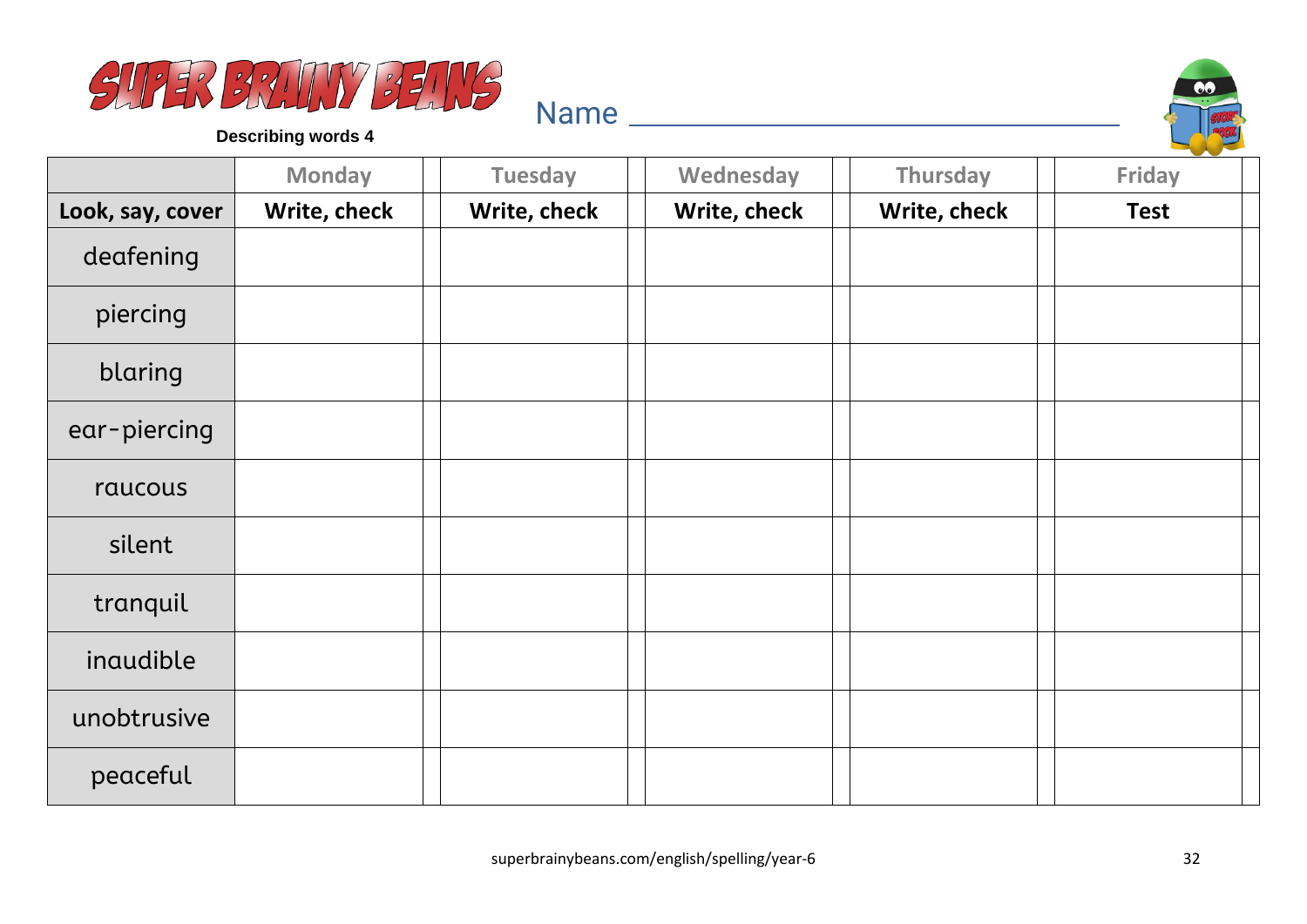



|                  | <b>Monday</b> | <b>Tuesday</b> | Wednesday    | Thursday     | <b>Friday</b> |
|------------------|---------------|----------------|--------------|--------------|---------------|
| Look, say, cover | Write, check  | Write, check   | Write, check | Write, check | <b>Test</b>   |
| scorching        |               |                |              |              |               |
| searing          |               |                |              |              |               |
| sizzling         |               |                |              |              |               |
| blistering       |               |                |              |              |               |
| sweltering       |               |                |              |              |               |
| chilly           |               |                |              |              |               |
| frozen           |               |                |              |              |               |
| arctic           |               |                |              |              |               |
| bitter           |               |                |              |              |               |
| wintry           |               |                |              |              |               |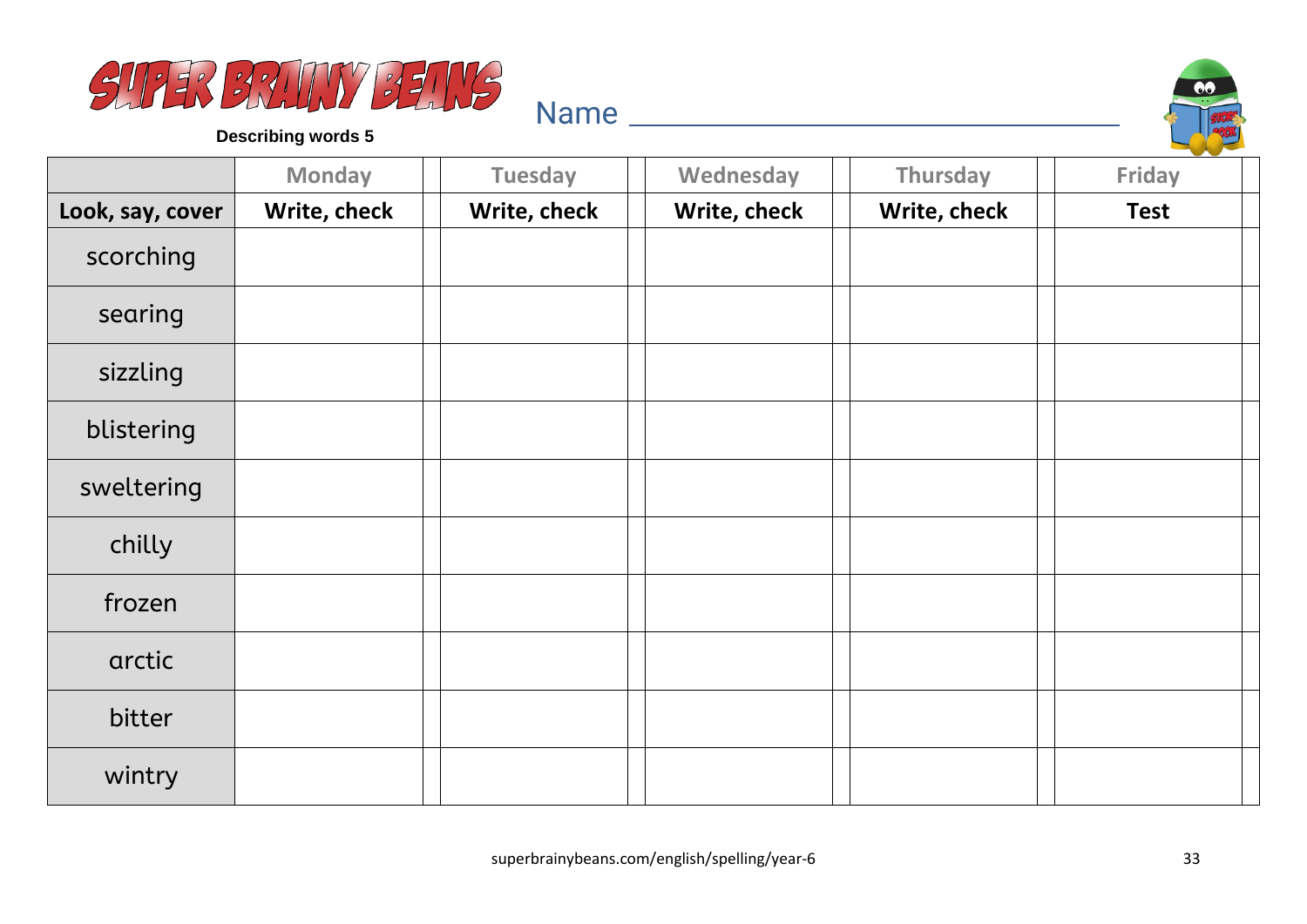



|                  | <b>Monday</b> | <b>Tuesday</b> | Wednesday    | Thursday     | Friday      |
|------------------|---------------|----------------|--------------|--------------|-------------|
| Look, say, cover | Write, check  | Write, check   | Write, check | Write, check | <b>Test</b> |
| ambled           |               |                |              |              |             |
| tottered         |               |                |              |              |             |
| strolled         |               |                |              |              |             |
| staggered        |               |                |              |              |             |
| sauntered        |               |                |              |              |             |
| sprinted         |               |                |              |              |             |
| raced            |               |                |              |              |             |
| darted           |               |                |              |              |             |
| dashed           |               |                |              |              |             |
| galloped         |               |                |              |              |             |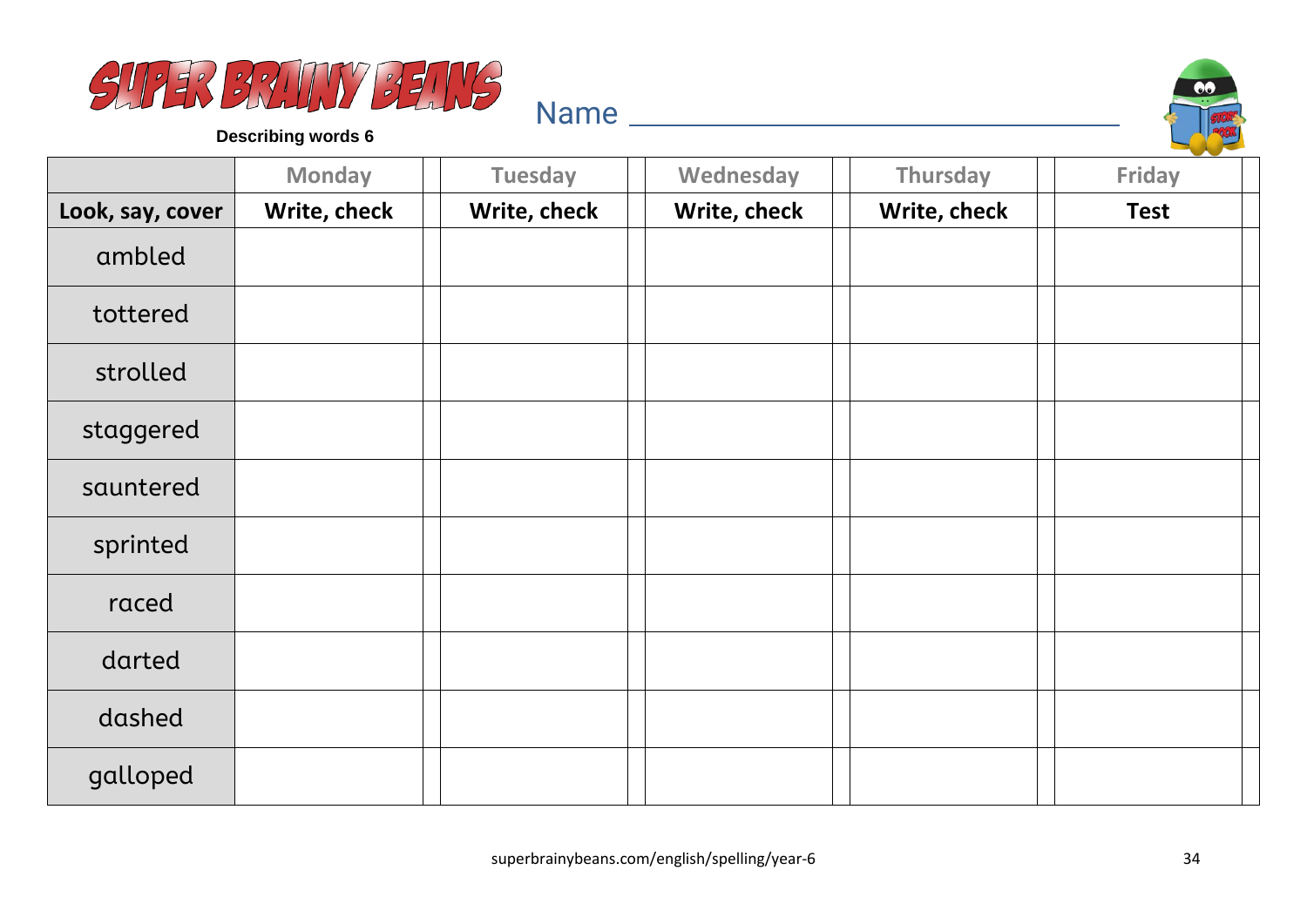



**Challenge words 1**

|                  | <b>Monday</b> | <b>Tuesday</b> | Wednesday    | Thursday     | and the state of the con-<br>Friday |
|------------------|---------------|----------------|--------------|--------------|-------------------------------------|
| Look, say, cover | Write, check  | Write, check   | Write, check | Write, check | <b>Test</b>                         |
| attached         |               |                |              |              |                                     |
| available        |               |                |              |              |                                     |
| average          |               |                |              |              |                                     |
| competition      |               |                |              |              |                                     |
| conscience       |               |                |              |              |                                     |
| controversy      |               |                |              |              |                                     |
| correspond       |               |                |              |              |                                     |
| embarrass        |               |                |              |              |                                     |
| especially       |               |                |              |              |                                     |
| exaggerate       |               |                |              |              |                                     |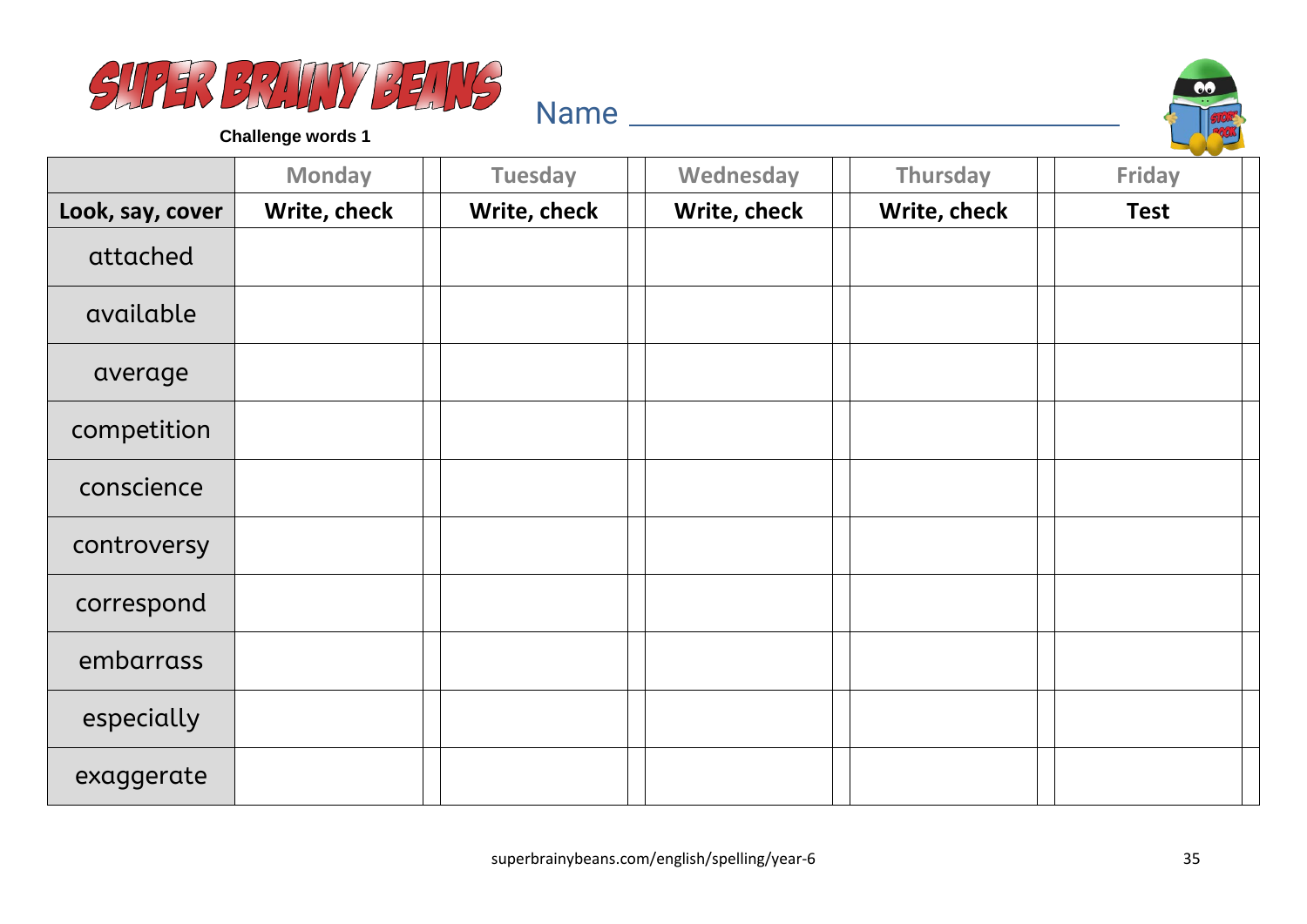



**Challenge words 2**

|                  | <b>Monday</b> | <b>Tuesday</b> | Wednesday    | <b>Thursday</b> | and the state of the con-<br><b>Friday</b> |
|------------------|---------------|----------------|--------------|-----------------|--------------------------------------------|
| Look, say, cover | Write, check  | Write, check   | Write, check | Write, check    | <b>Test</b>                                |
| foreign          |               |                |              |                 |                                            |
| apparent         |               |                |              |                 |                                            |
| appreciate       |               |                |              |                 |                                            |
| persuade         |               |                |              |                 |                                            |
| individual       |               |                |              |                 |                                            |
| language         |               |                |              |                 |                                            |
| sufficient       |               |                |              |                 |                                            |
| determined       |               |                |              |                 |                                            |
| explanation      |               |                |              |                 |                                            |
| pronunciation    |               |                |              |                 |                                            |